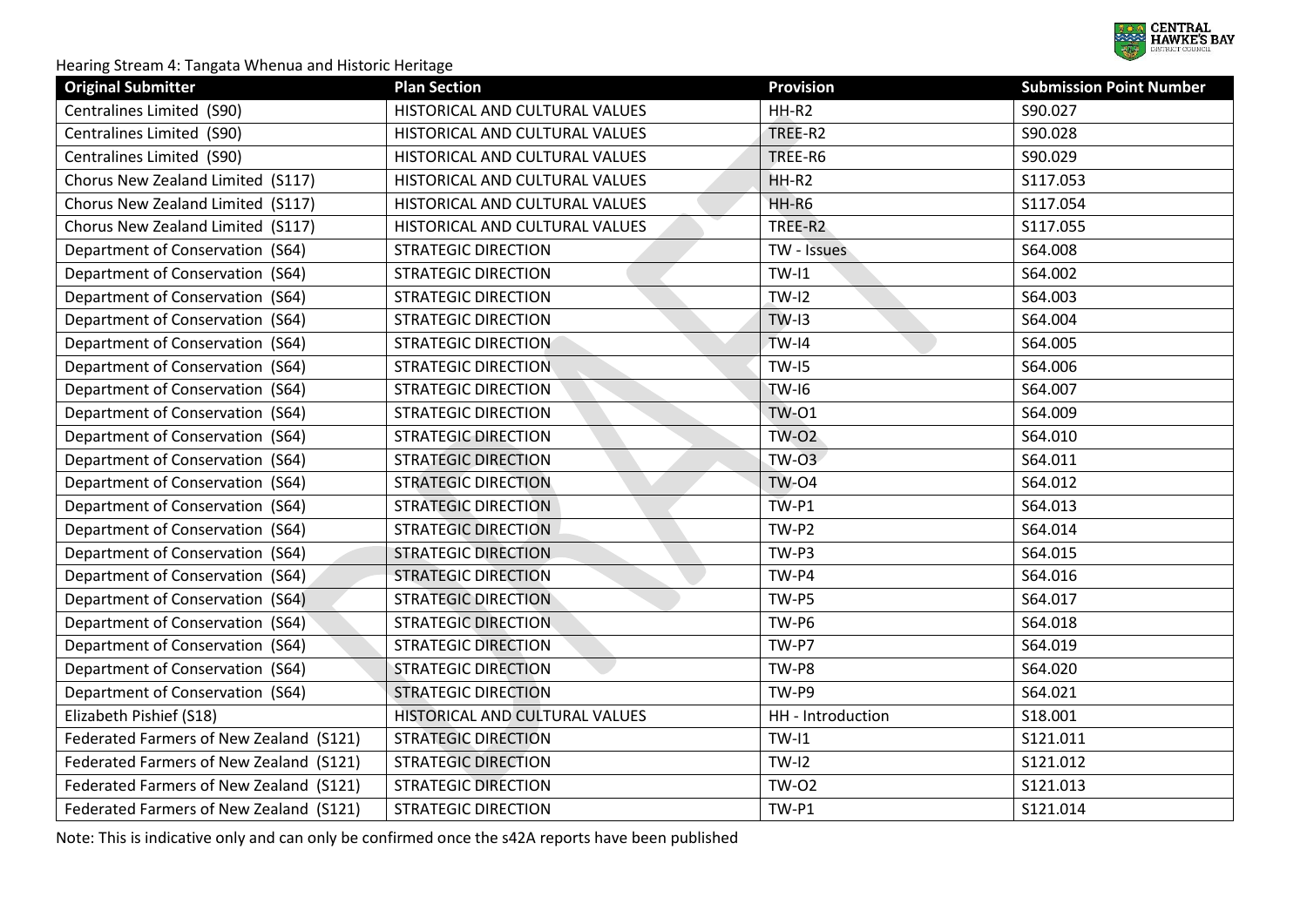

| <b>Original Submitter</b>               | <b>Plan Section</b>            | <b>Provision</b>                   | <b>Submission Point Number</b> |
|-----------------------------------------|--------------------------------|------------------------------------|--------------------------------|
| Federated Farmers of New Zealand (S121) | <b>INTERPRETATION</b>          | <b>HERITAGE ITEMS (Definition)</b> | S121.236                       |
| Federated Farmers of New Zealand (S121) | HISTORICAL AND CULTURAL VALUES | HH-OXX (new objective)             | S121.150                       |
| Federated Farmers of New Zealand (S121) | HISTORICAL AND CULTURAL VALUES | <b>HH-01</b>                       | S121.149                       |
| Federated Farmers of New Zealand (S121) | HISTORICAL AND CULTURAL VALUES | HH-P1                              | S121.151                       |
| Federated Farmers of New Zealand (S121) | HISTORICAL AND CULTURAL VALUES | $HH-P2$                            | S121.152                       |
| Federated Farmers of New Zealand (S121) | HISTORICAL AND CULTURAL VALUES | $HH-P4$                            | S121.153                       |
| Federated Farmers of New Zealand (S121) | HISTORICAL AND CULTURAL VALUES | HH-P5                              | S121.154                       |
| Federated Farmers of New Zealand (S121) | HISTORICAL AND CULTURAL VALUES | HH-P6                              | S121.155                       |
| Federated Farmers of New Zealand (S121) | HISTORICAL AND CULTURAL VALUES | HH-P7                              | S121.156                       |
| Federated Farmers of New Zealand (S121) | HISTORICAL AND CULTURAL VALUES | HH-SCHED2                          | S121.157                       |
| Federated Farmers of New Zealand (S121) | HISTORICAL AND CULTURAL VALUES | TREE-M1                            | S121.172                       |
| Federated Farmers of New Zealand (S121) | HISTORICAL AND CULTURAL VALUES | TREE-M2                            | S121.173                       |
| Federated Farmers of New Zealand (S121) | HISTORICAL AND CULTURAL VALUES | SASM - Introduction                | S121.158                       |
| Federated Farmers of New Zealand (S121) | HISTORICAL AND CULTURAL VALUES | SASM-O3                            | S121.159                       |
| Federated Farmers of New Zealand (S121) | HISTORICAL AND CULTURAL VALUES | SASM-P1                            | S121.160                       |
| Federated Farmers of New Zealand (S121) | HISTORICAL AND CULTURAL VALUES | SASM-P3                            | S121.161                       |
| Federated Farmers of New Zealand (S121) | HISTORICAL AND CULTURAL VALUES | SASM-P4                            | S121.162                       |
| Federated Farmers of New Zealand (S121) | HISTORICAL AND CULTURAL VALUES | SASM-P5                            | S121.163                       |
| Federated Farmers of New Zealand (S121) | HISTORICAL AND CULTURAL VALUES | SASM-R1                            | S121.164                       |
| Federated Farmers of New Zealand (S121) | HISTORICAL AND CULTURAL VALUES | SASM-R4                            | S121.165                       |
| Federated Farmers of New Zealand (S121) | HISTORICAL AND CULTURAL VALUES | SASM-R5                            | S121.166                       |
| Federated Farmers of New Zealand (S121) | HISTORICAL AND CULTURAL VALUES | SASM-R6                            | S121.167                       |
| Federated Farmers of New Zealand (S121) | HISTORICAL AND CULTURAL VALUES | SASM-MXX (new method)              | S121.170                       |
| Federated Farmers of New Zealand (S121) | HISTORICAL AND CULTURAL VALUES | SASM-M1                            | S121.168                       |
| Federated Farmers of New Zealand (S121) | HISTORICAL AND CULTURAL VALUES | SASM-M3                            | S121.169                       |
| Federated Farmers of New Zealand (S121) | HISTORICAL AND CULTURAL VALUES | SASM-SCHED3                        | S121.171                       |
| Fire and Emergency New Zealand (S57)    | <b>INTERPRETATION</b>          | SAFETY ALTERATIONS (OF A           | S57.008                        |
|                                         |                                | <b>HERITAGE ITEM) (Definition)</b> |                                |
| Fire and Emergency New Zealand (S57)    | HISTORICAL AND CULTURAL VALUES | <b>HH-02</b>                       | S57.057                        |
| Fire and Emergency New Zealand (S57)    | HISTORICAL AND CULTURAL VALUES | HH-P7                              | S57.058                        |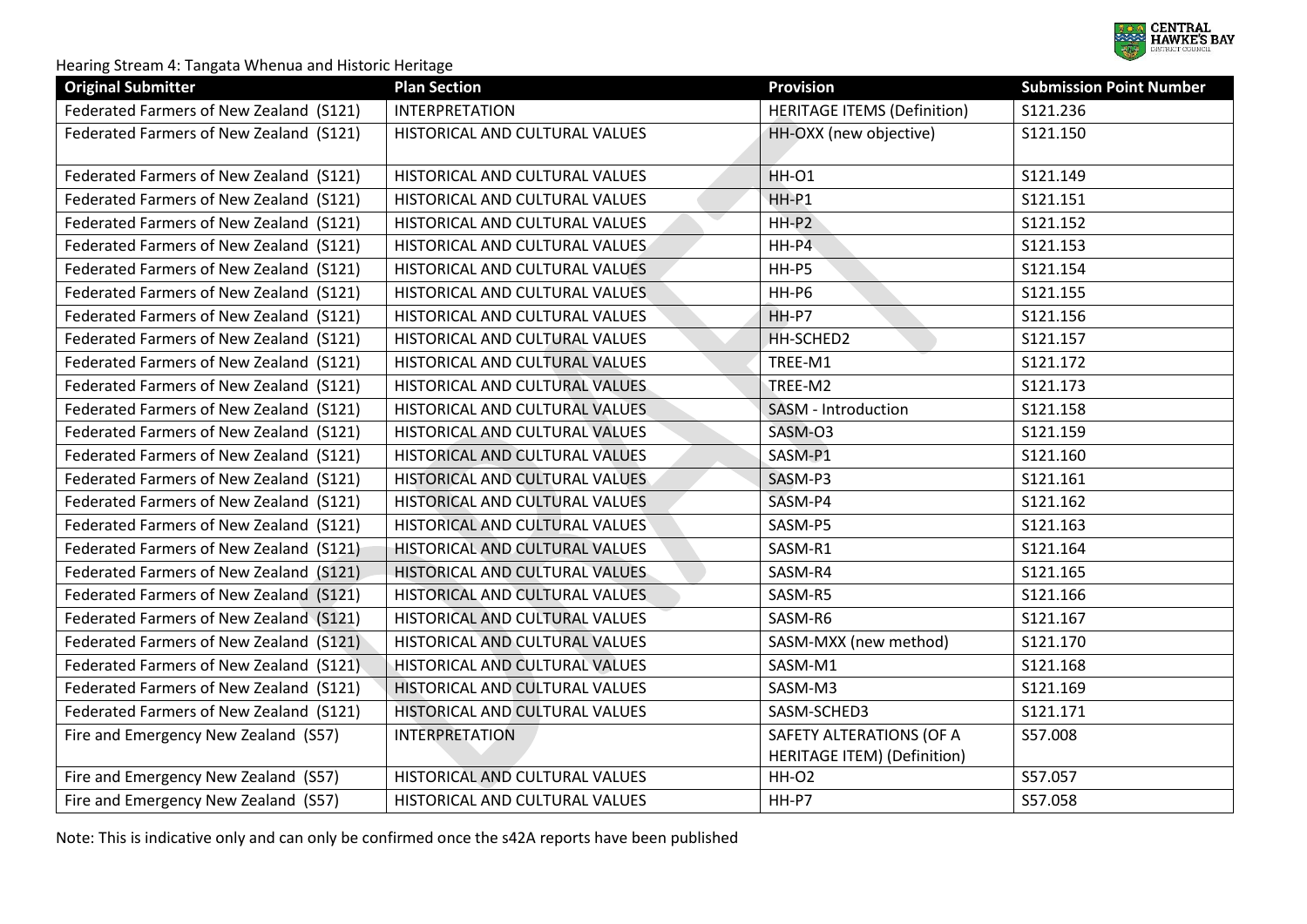

| <b>Original Submitter</b>                     | <b>Plan Section</b>                  | <b>Provision</b>                                                                            | <b>Submission Point Number</b> |
|-----------------------------------------------|--------------------------------------|---------------------------------------------------------------------------------------------|--------------------------------|
| Fire and Emergency New Zealand (S57)          | HISTORICAL AND CULTURAL VALUES       | HH-R1                                                                                       | S57.219                        |
| Fire and Emergency New Zealand (S57)          | HISTORICAL AND CULTURAL VALUES       | $HH-R2$                                                                                     | S57.220                        |
| Fire and Emergency New Zealand (S57)          | HISTORICAL AND CULTURAL VALUES       | $HH-R3$                                                                                     | S57.221                        |
| Fire and Emergency New Zealand (S57)          | HISTORICAL AND CULTURAL VALUES       | HH-R4                                                                                       | S57.222                        |
| Fire and Emergency New Zealand (S57)          | HISTORICAL AND CULTURAL VALUES       | HH-R5                                                                                       | S57.223                        |
| Fire and Emergency New Zealand (S57)          | HISTORICAL AND CULTURAL VALUES       | HH-R6                                                                                       | S57.224                        |
| Fire and Emergency New Zealand (S57)          | HISTORICAL AND CULTURAL VALUES       | HH-R7                                                                                       | S57.225                        |
| Fire and Emergency New Zealand (S57)          | HISTORICAL AND CULTURAL VALUES       | HH-R8                                                                                       | S57.226                        |
| Fire and Emergency New Zealand (S57)          | HISTORICAL AND CULTURAL VALUES       | HH-SCHED2                                                                                   | S57.059                        |
| Fire and Emergency New Zealand (S57)          | <b>GENERAL DISTRICT-WIDE MATTERS</b> | PKH-O3                                                                                      | S57.086                        |
| Fire and Emergency New Zealand (S57)          | <b>GENERAL DISTRICT-WIDE MATTERS</b> | PKH-P4                                                                                      | S57.087                        |
| Fire and Emergency New Zealand (S57)          | <b>GENERAL DISTRICT-WIDE MATTERS</b> | PKH-P6                                                                                      | S57.088                        |
| Fire and Emergency New Zealand (S57)          | <b>GENERAL DISTRICT-WIDE MATTERS</b> | <b>PKH-P10</b>                                                                              | S57.089                        |
| Fire and Emergency New Zealand (S57)          | <b>GENERAL DISTRICT-WIDE MATTERS</b> | PKH-R1                                                                                      | S57.090                        |
| Fire and Emergency New Zealand (S57)          | <b>GENERAL DISTRICT-WIDE MATTERS</b> | PKH-R2                                                                                      | S57.091                        |
| Fire and Emergency New Zealand (S57)          | <b>GENERAL DISTRICT-WIDE MATTERS</b> | PKH-R4                                                                                      | S57.092                        |
| Fire and Emergency New Zealand (S57)          | <b>GENERAL DISTRICT-WIDE MATTERS</b> | PKH-S2                                                                                      | S57.093                        |
| Fire and Emergency New Zealand (S57)          | <b>GENERAL DISTRICT-WIDE MATTERS</b> | <b>PKH-S10</b>                                                                              | S57.094                        |
| Hawke's Bay District Health Board (S126)      | <b>GENERAL DISTRICT-WIDE MATTERS</b> | PKH-S2                                                                                      | S126.001                       |
| Hawke's Bay Regional Council (S11)            | <b>STRATEGIC DIRECTION</b>           | TW - Ngā Tangata Whenua o<br>Tamatea                                                        | S11.003                        |
| Hawke's Bay Regional Council (S11)            | <b>GENERAL DISTRICT-WIDE MATTERS</b> | PKH - Papakāinga And Kaumātua<br>Housing, and Associated Marae-<br><b>Based Development</b> | S11.032                        |
| Heretaunga Tamatea Settlement Trust<br>(5120) | General                              | [General]                                                                                   | S120.008                       |
| Heretaunga Tamatea Settlement Trust<br>(5120) | <b>INTRODUCTION</b>                  | Foreword                                                                                    | S120.006                       |
| Heretaunga Tamatea Settlement Trust<br>(5120) | <b>INTERPRETATION</b>                | Glossary                                                                                    | S120.028                       |
| Heretaunga Tamatea Settlement Trust<br>(5120) | TANGATA WHENUA/MANA WHENUA           | Ngā Reo o te Takiwa:<br><b>Representative Voices</b>                                        | S120.009                       |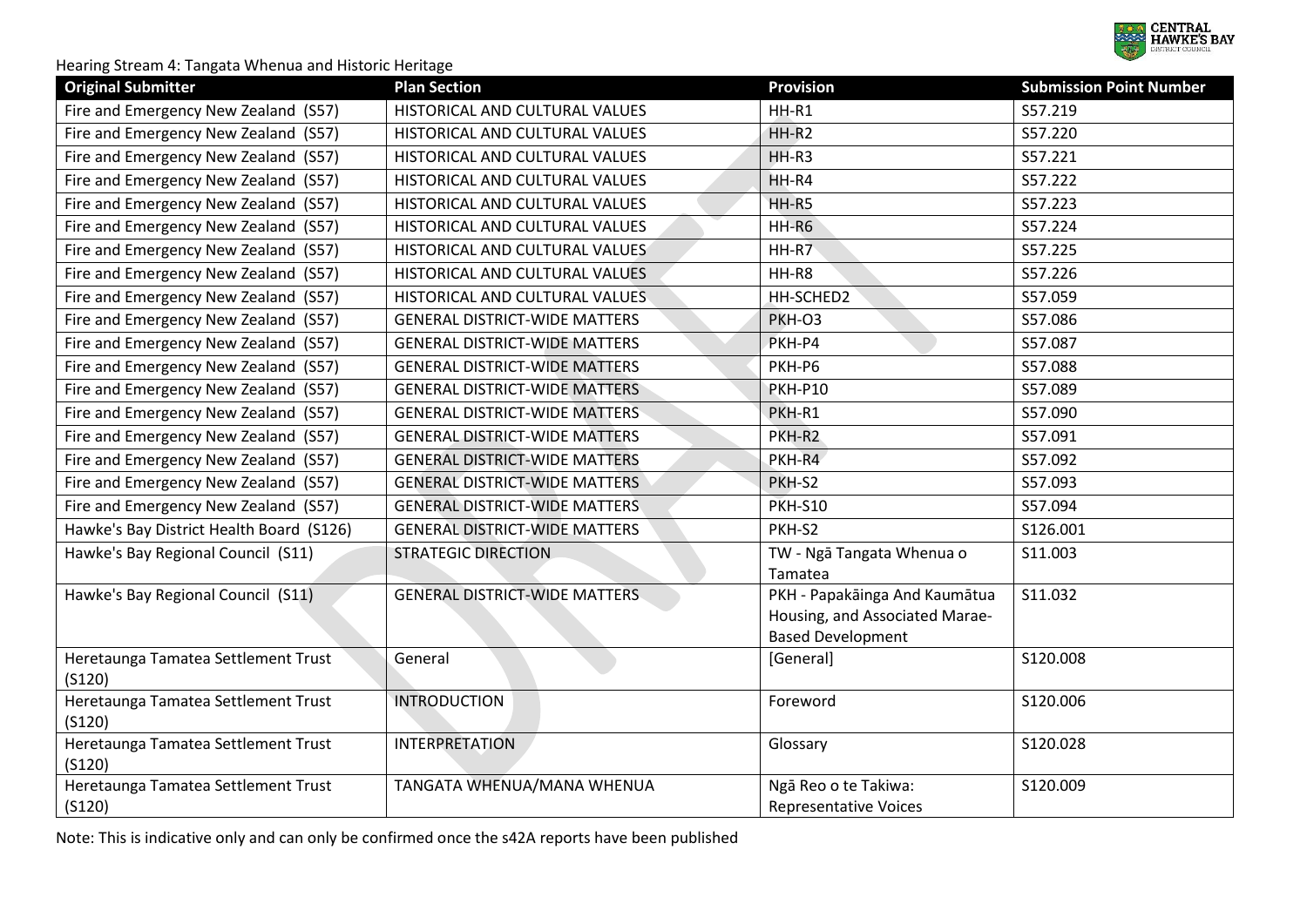

| <b>Original Submitter</b>                     | <b>Plan Section</b>                  | <b>Provision</b>                     | <b>Submission Point Number</b> |
|-----------------------------------------------|--------------------------------------|--------------------------------------|--------------------------------|
| Heretaunga Tamatea Settlement Trust<br>(S120) | <b>STRATEGIC DIRECTION</b>           | TW - Ngā Tangata Whenua o<br>Tamatea | S120.015                       |
| Heretaunga Tamatea Settlement Trust<br>(5120) | <b>STRATEGIC DIRECTION</b>           | $TW-13$                              | S120.011                       |
| Heretaunga Tamatea Settlement Trust<br>(5120) | <b>STRATEGIC DIRECTION</b>           | TW-P1                                | S120.012                       |
| Heretaunga Tamatea Settlement Trust<br>(5120) | <b>STRATEGIC DIRECTION</b>           | TW-P5                                | S120.013                       |
| Heretaunga Tamatea Settlement Trust<br>(5120) | NATURAL ENVIRONMENT VALUES           | ECO-OXX (new objective)              | S120.020                       |
| Heretaunga Tamatea Settlement Trust<br>(5120) | NATURAL ENVIRONMENT VALUES           | ECO-PXX (new policy)                 | S120.021                       |
| Heretaunga Tamatea Settlement Trust<br>(5120) | NATURAL ENVIRONMENT VALUES           | ECO-MXX (new method)                 | S120.022                       |
| Heretaunga Tamatea Settlement Trust<br>(5120) | HISTORICAL AND CULTURAL VALUES       | TREE-SCHED4                          | S120.017                       |
| Heretaunga Tamatea Settlement Trust<br>(5120) | HISTORICAL AND CULTURAL VALUES       | SASM-SCHED3                          | S120.016                       |
| Heretaunga Tamatea Settlement Trust<br>(5120) | <b>GENERAL DISTRICT-WIDE MATTERS</b> | PKH-R4                               | S120.024                       |
| Heritage New Zealand Pouhere Taonga<br>(555)  | <b>APPENDICES AND MAPS</b>           | <b>MAPS</b>                          | S55.080                        |
| Heritage New Zealand Pouhere Taonga<br>(S55)  | <b>APPENDICES AND MAPS</b>           | <b>MAPS</b>                          | S55.082                        |
| Heritage New Zealand Pouhere Taonga<br>(S55)  | <b>APPENDICES AND MAPS</b>           | <b>MAPS</b>                          | S55.081                        |
| Heritage New Zealand Pouhere Taonga<br>(555)  | <b>APPENDICES AND MAPS</b>           | <b>MAPS</b>                          | S55.047                        |
| Heritage New Zealand Pouhere Taonga<br>(S55)  | <b>INTERPRETATION</b>                | Glossary                             | S55.011                        |
| Heritage New Zealand Pouhere Taonga<br>(S55)  | TANGATA WHENUA/MANA WHENUA           | [General]                            | S55.012                        |
| Heritage New Zealand Pouhere Taonga<br>(555)  | <b>STRATEGIC DIRECTION</b>           | TW - Ngā Tangata Whenua o<br>Tamatea | S55.014                        |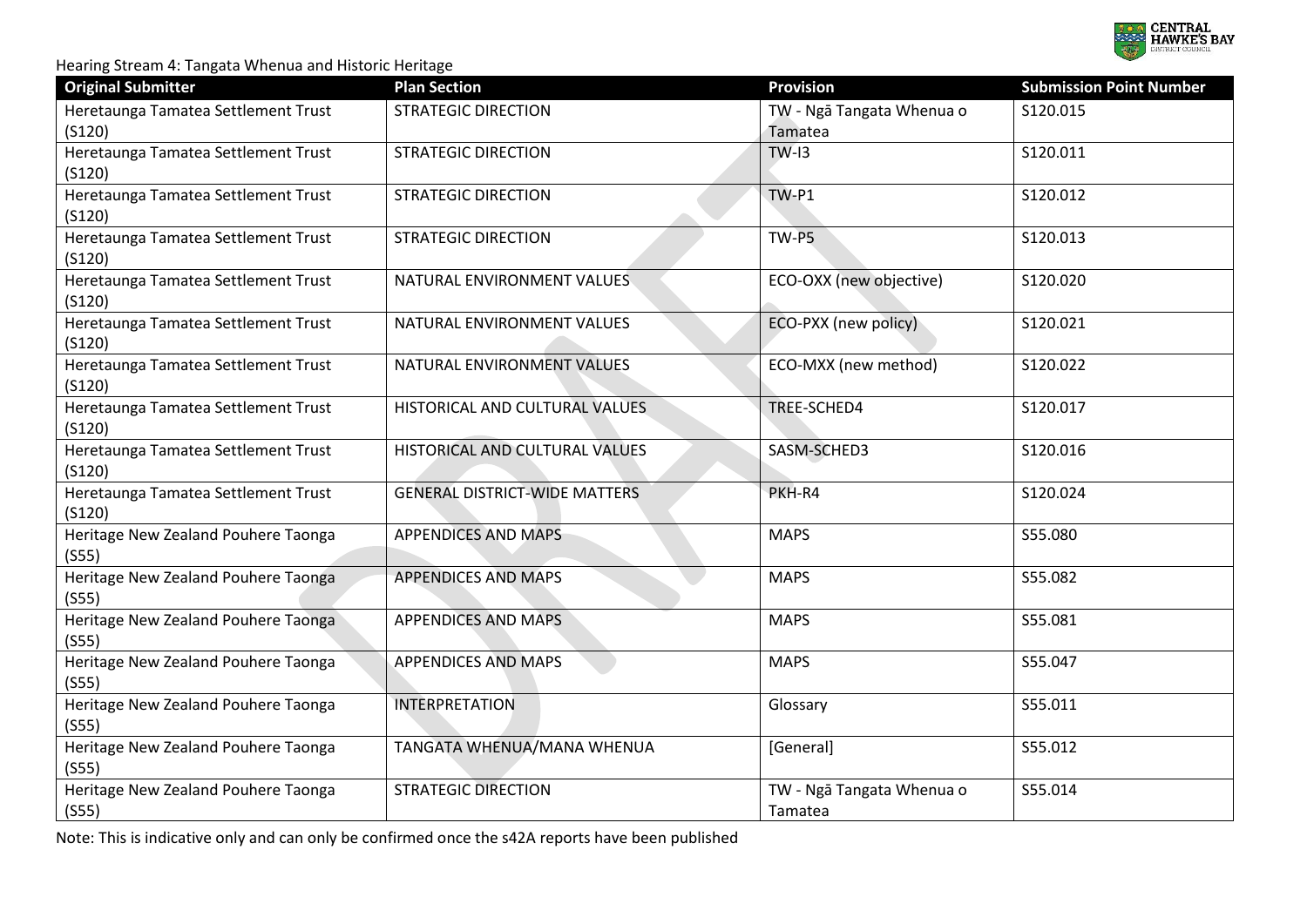

| <b>Original Submitter</b>                    | <b>Plan Section</b>            | <b>Provision</b>                                               | <b>Submission Point Number</b> |
|----------------------------------------------|--------------------------------|----------------------------------------------------------------|--------------------------------|
| Heritage New Zealand Pouhere Taonga<br>(555) | HOW THE PLAN WORKS             | <b>Other Plans</b>                                             | S55.001                        |
| Heritage New Zealand Pouhere Taonga<br>(S55) | <b>INTERPRETATION</b>          | <b>Definitions</b>                                             | S55.010                        |
| Heritage New Zealand Pouhere Taonga<br>(555) | <b>INTERPRETATION</b>          | <b>ALTERATION (OF A HERITAGE</b><br>ITEM) (Definition)         | S55.002                        |
| Heritage New Zealand Pouhere Taonga<br>(S55) | <b>INTERPRETATION</b>          | <b>CONSERVATION PLAN (HISTORIC</b><br>HERITAGE) (Definition)   | S55.003                        |
| Heritage New Zealand Pouhere Taonga<br>(S55) | <b>INTERPRETATION</b>          | DEMOLITION (OF A HERITAGE<br>ITEM) (Definition)                | S55.004                        |
| Heritage New Zealand Pouhere Taonga<br>(S55) | <b>INTERPRETATION</b>          | <b>HERITAGE ITEMS (Definition)</b>                             | S55.005                        |
| Heritage New Zealand Pouhere Taonga<br>(S55) | <b>INTERPRETATION</b>          | <b>HISTORIC HERITAGE (Definition)</b>                          | S55.006                        |
| Heritage New Zealand Pouhere Taonga<br>(555) | <b>INTERPRETATION</b>          | REPAIRS AND MAINTENANCE (OF<br>A HERITAGE ITEM) (Definition)   | S55.007                        |
| Heritage New Zealand Pouhere Taonga<br>(555) | <b>INTERPRETATION</b>          | SAFETY ALTERATIONS (OF A<br><b>HERITAGE ITEM) (Definition)</b> | S55.008                        |
| Heritage New Zealand Pouhere Taonga<br>(555) | <b>STRATEGIC DIRECTION</b>     | [General]                                                      | S55.013                        |
| Heritage New Zealand Pouhere Taonga<br>(555) | HISTORICAL AND CULTURAL VALUES | HH - Introduction                                              | S55.020                        |
| Heritage New Zealand Pouhere Taonga<br>(S55) | HISTORICAL AND CULTURAL VALUES | HH-P1                                                          | S55.021                        |
| Heritage New Zealand Pouhere Taonga<br>(555) | HISTORICAL AND CULTURAL VALUES | HH-P3                                                          | S55.022                        |
| Heritage New Zealand Pouhere Taonga<br>(S55) | HISTORICAL AND CULTURAL VALUES | HH-RXX (new rule)                                              | S55.030                        |
| Heritage New Zealand Pouhere Taonga<br>(555) | HISTORICAL AND CULTURAL VALUES | HH-R1                                                          | S55.023                        |
| Heritage New Zealand Pouhere Taonga<br>(555) | HISTORICAL AND CULTURAL VALUES | HH-R3                                                          | S55.024                        |
| Heritage New Zealand Pouhere Taonga<br>(S55) | HISTORICAL AND CULTURAL VALUES | HH-R4                                                          | S55.025                        |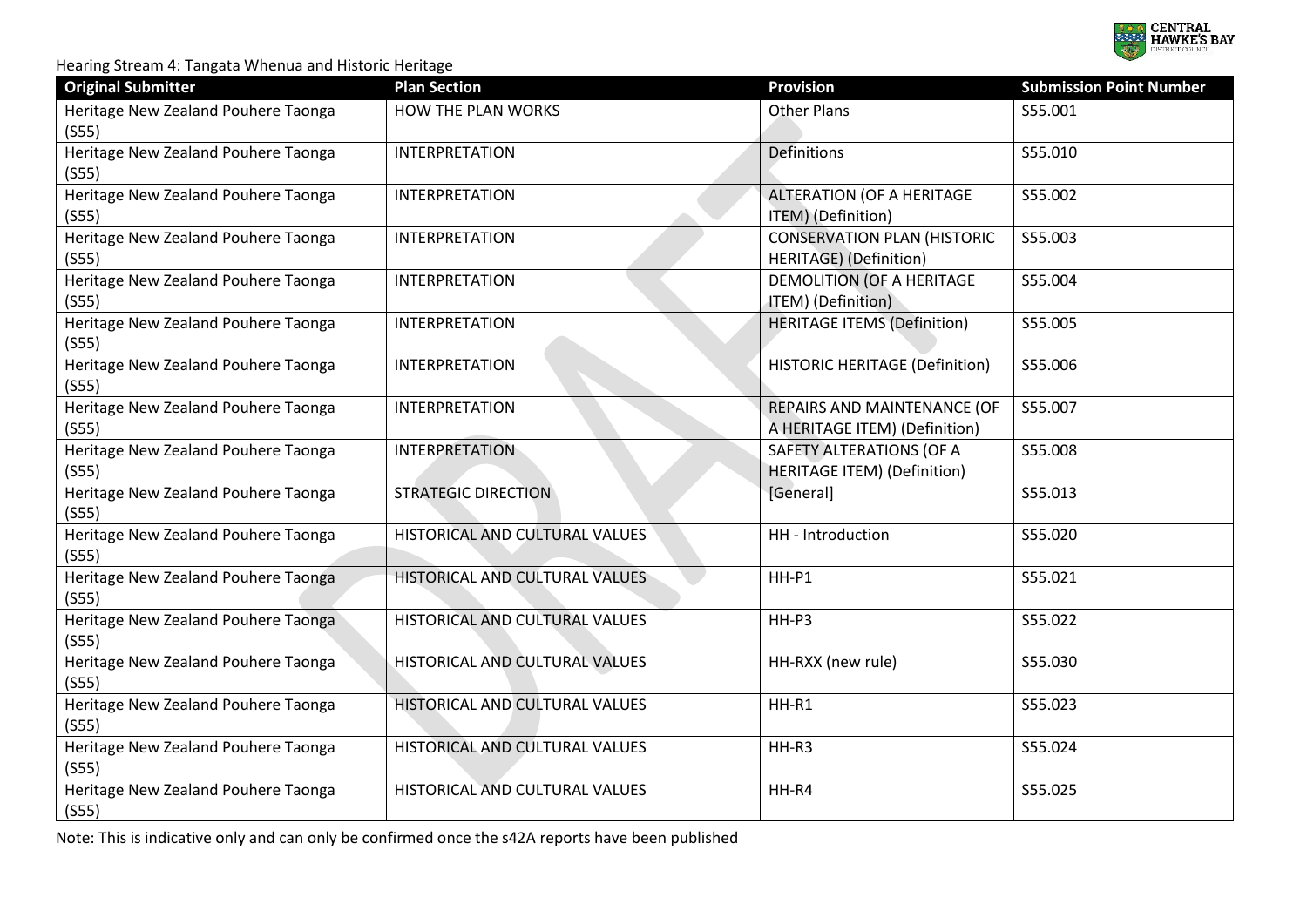

| <b>Original Submitter</b>                    | <b>Plan Section</b>            | <b>Provision</b>              | <b>Submission Point Number</b> |
|----------------------------------------------|--------------------------------|-------------------------------|--------------------------------|
| Heritage New Zealand Pouhere Taonga<br>(555) | HISTORICAL AND CULTURAL VALUES | HH-R5                         | S55.026                        |
| Heritage New Zealand Pouhere Taonga<br>(555) | HISTORICAL AND CULTURAL VALUES | $HH-R6$                       | S55.027                        |
| Heritage New Zealand Pouhere Taonga<br>(555) | HISTORICAL AND CULTURAL VALUES | HH-R7                         | S55.028                        |
| Heritage New Zealand Pouhere Taonga<br>(S55) | HISTORICAL AND CULTURAL VALUES | HH-R8                         | S55.029                        |
| Heritage New Zealand Pouhere Taonga<br>(S55) | HISTORICAL AND CULTURAL VALUES | HH-AM1                        | S55.031                        |
| Heritage New Zealand Pouhere Taonga<br>(S55) | HISTORICAL AND CULTURAL VALUES | HH-AM2                        | S55.032                        |
| Heritage New Zealand Pouhere Taonga<br>(555) | HISTORICAL AND CULTURAL VALUES | HH-AM3                        | S55.033                        |
| Heritage New Zealand Pouhere Taonga<br>(555) | HISTORICAL AND CULTURAL VALUES | HH-AM4                        | S55.034                        |
| Heritage New Zealand Pouhere Taonga<br>(S55) | HISTORICAL AND CULTURAL VALUES | HH-M3                         | S55.035                        |
| Heritage New Zealand Pouhere Taonga<br>(555) | HISTORICAL AND CULTURAL VALUES | <b>HH</b> - Principal Reasons | S55.036                        |
| Heritage New Zealand Pouhere Taonga<br>(555) | HISTORICAL AND CULTURAL VALUES | HH-SCHED2                     | S55.042                        |
| Heritage New Zealand Pouhere Taonga<br>(S55) | HISTORICAL AND CULTURAL VALUES | HH-SCHED2                     | S55.044                        |
| Heritage New Zealand Pouhere Taonga<br>(S55) | HISTORICAL AND CULTURAL VALUES | HH-SCHED2                     | S55.043                        |
| Heritage New Zealand Pouhere Taonga<br>(S55) | HISTORICAL AND CULTURAL VALUES | HH-SCHED2                     | S55.037                        |
| Heritage New Zealand Pouhere Taonga<br>(555) | HISTORICAL AND CULTURAL VALUES | HH-SCHED2                     | S55.038                        |
| Heritage New Zealand Pouhere Taonga<br>(555) | HISTORICAL AND CULTURAL VALUES | HH-SCHED2                     | S55.045                        |
| Heritage New Zealand Pouhere Taonga<br>(S55) | HISTORICAL AND CULTURAL VALUES | HH-SCHED2                     | S55.039                        |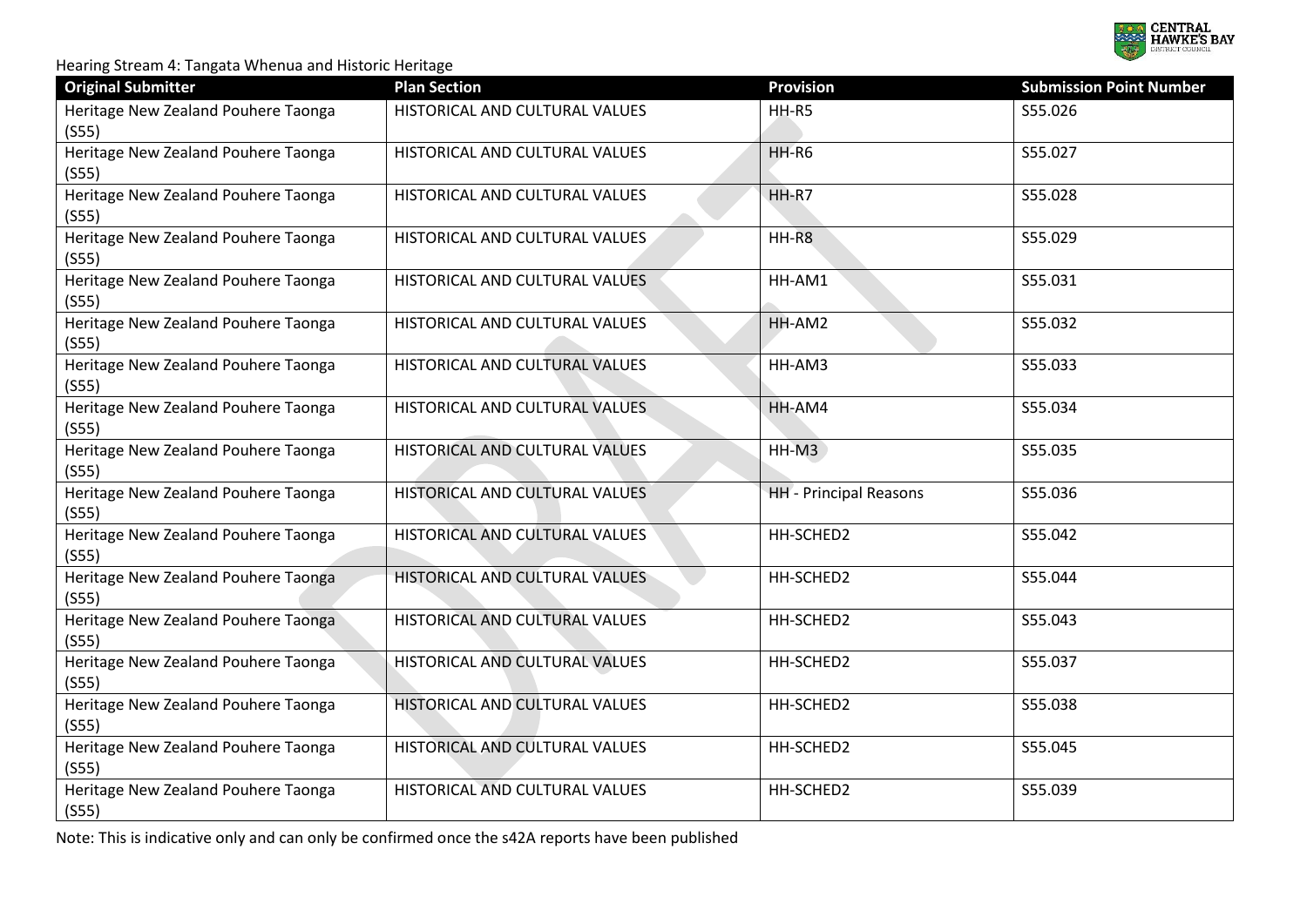

| <b>Original Submitter</b>                          | <b>Plan Section</b>                  | <b>Provision</b>                                   | <b>Submission Point Number</b> |
|----------------------------------------------------|--------------------------------------|----------------------------------------------------|--------------------------------|
| Heritage New Zealand Pouhere Taonga<br>(S55)       | HISTORICAL AND CULTURAL VALUES       | HH-SCHED2                                          | S55.040                        |
| Heritage New Zealand Pouhere Taonga<br>(555)       | HISTORICAL AND CULTURAL VALUES       | TREE - Notable Trees                               | S55.053                        |
| Heritage New Zealand Pouhere Taonga<br>(S55)       | HISTORICAL AND CULTURAL VALUES       | TREE-AM1                                           | S55.054                        |
| Heritage New Zealand Pouhere Taonga<br>(S55)       | <b>GENERAL DISTRICT-WIDE MATTERS</b> | SIGN-PXX (new policy)                              | S55.073                        |
| Heritage New Zealand Pouhere Taonga<br>$($ S55 $)$ | <b>GENERAL DISTRICT-WIDE MATTERS</b> | SIGN-R7                                            | S55.074                        |
| Heritage New Zealand Pouhere Taonga<br>(555)       | <b>GENERAL DISTRICT-WIDE MATTERS</b> | SIGN-SXX (new standard)                            | S55.075                        |
| Heritage New Zealand Pouhere Taonga<br>(S55)       | HISTORICAL AND CULTURAL VALUES       | HH-SCHED2                                          | S55.041                        |
| Heritage New Zealand Pouhere Taonga<br>(555)       | HISTORICAL AND CULTURAL VALUES       | SASM - Sites and Areas of<br>Significance to Māori | S55.046                        |
| Heritage New Zealand Pouhere Taonga<br>(555)       | HISTORICAL AND CULTURAL VALUES       | SASM-SCHED3                                        | S55.052                        |
| Heritage New Zealand Pouhere Taonga<br>(555)       | HISTORICAL AND CULTURAL VALUES       | SASM-SCHED3                                        | S55.051                        |
| Heritage New Zealand Pouhere Taonga<br>(S55)       | HISTORICAL AND CULTURAL VALUES       | SASM-SCHED3                                        | S55.050                        |
| Heritage New Zealand Pouhere Taonga<br>(555)       | HISTORICAL AND CULTURAL VALUES       | SASM-SCHED3                                        | S55.048                        |
| Horticulture New Zealand (S81)                     | HISTORICAL AND CULTURAL VALUES       | SASM-R4                                            | S81.070                        |
| Horticulture New Zealand (S81)                     | HISTORICAL AND CULTURAL VALUES       | SASM-R5                                            | S81.071                        |
| Kairakau Lands Trust (S84)                         | <b>INTRODUCTION</b>                  | Mihi                                               | S84.017                        |
| Kairakau Lands Trust (S84)                         | <b>STRATEGIC DIRECTION</b>           | TW - Ngā Tangata Whenua o<br>Tamatea               | S84.018                        |
| Kairakau Lands Trust (S84)                         | <b>STRATEGIC DIRECTION</b>           | TW-P7                                              | S84.019                        |
| Kairakau Lands Trust (S84)                         | <b>STRATEGIC DIRECTION</b>           | TW-M4                                              | S84.020                        |
| Kairakau Lands Trust (S84)                         | <b>STRATEGIC DIRECTION</b>           | TW - Principal Reasons                             | S84.021                        |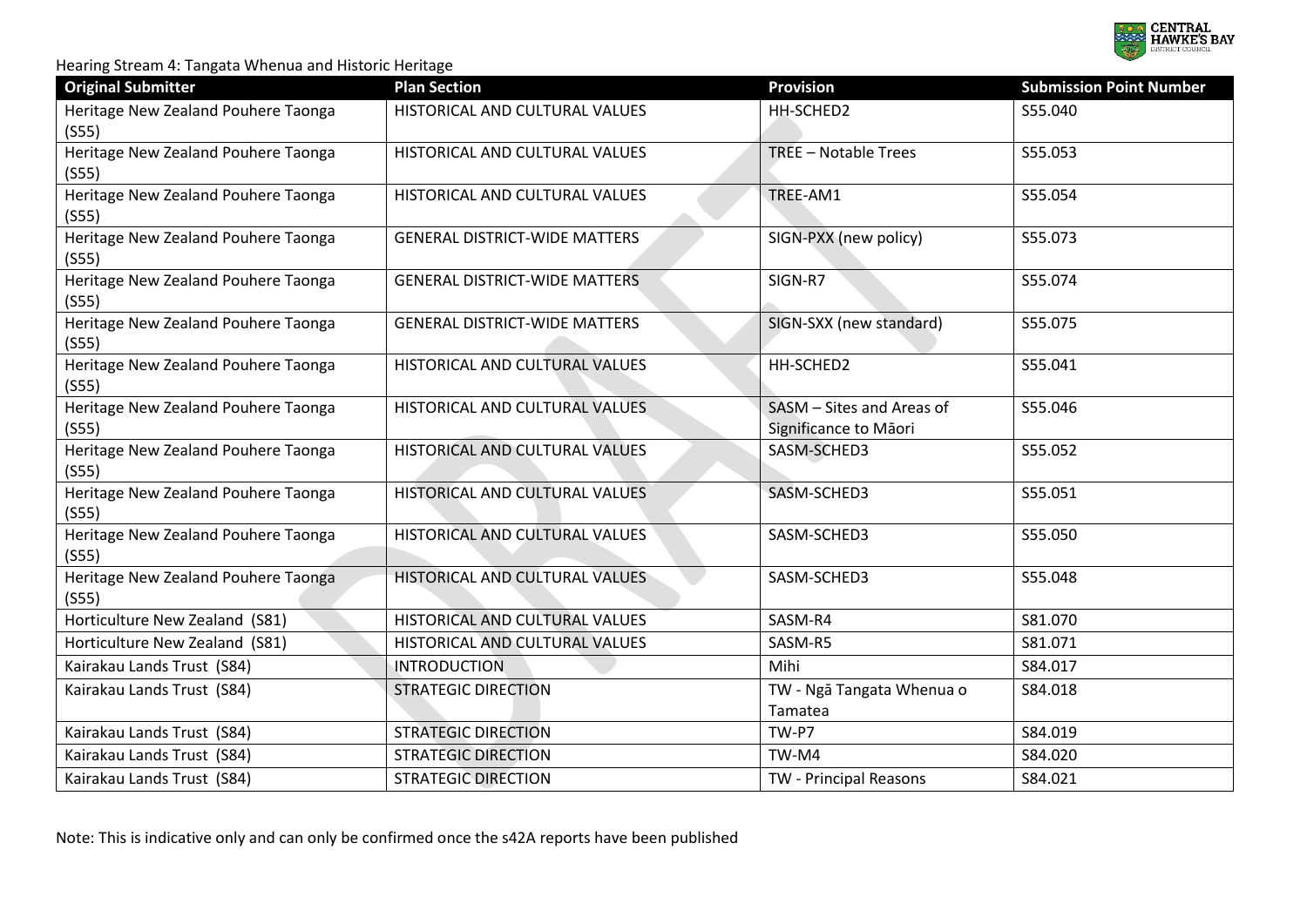

| <b>Original Submitter</b>                                 | <b>Plan Section</b>                  | <b>Provision</b>                     | <b>Submission Point Number</b> |
|-----------------------------------------------------------|--------------------------------------|--------------------------------------|--------------------------------|
| Kairakau Lands Trust (S84)                                | NATIONAL DIRECTION INSTRUMENTS       | <b>National Environmental</b>        | S84.023                        |
|                                                           |                                      | <b>Standards</b>                     |                                |
| Kairakau Lands Trust (S84)                                | HISTORICAL AND CULTURAL VALUES       | HH - Introduction                    | S84.001                        |
| Kairakau Lands Trust (S84)                                | HISTORICAL AND CULTURAL VALUES       | <b>HH</b> - Principal Reasons        | S84.002                        |
| Kairakau Lands Trust (S84)                                | HISTORICAL AND CULTURAL VALUES       | SASM - Introduction                  | S84.003                        |
| Kairakau Lands Trust (S84)                                | HISTORICAL AND CULTURAL VALUES       | SASM-I1                              | S84.004                        |
| Kairakau Lands Trust (S84)                                | HISTORICAL AND CULTURAL VALUES       | SASM - Objectives                    | S84.024                        |
| Kairakau Lands Trust (S84)                                | HISTORICAL AND CULTURAL VALUES       | <b>SASM - Policies</b>               | S84.025                        |
| Kairakau Lands Trust (S84)                                | HISTORICAL AND CULTURAL VALUES       | SASM-R1                              | S84.005                        |
| Kairakau Lands Trust (S84)                                | HISTORICAL AND CULTURAL VALUES       | SASM-R2                              | S84.006                        |
| Kairakau Lands Trust (S84)                                | HISTORICAL AND CULTURAL VALUES       | SASM-R3                              | S84.007                        |
| Kairakau Lands Trust (S84)                                | HISTORICAL AND CULTURAL VALUES       | SASM-R4                              | S84.008                        |
| Kairakau Lands Trust (S84)                                | HISTORICAL AND CULTURAL VALUES       | SASM-R5                              | S84.009                        |
| Kairakau Lands Trust (S84)                                | HISTORICAL AND CULTURAL VALUES       | SASM-R6                              | S84.010                        |
| Kairakau Lands Trust (S84)                                | HISTORICAL AND CULTURAL VALUES       | SASM-AM1                             | S84.011                        |
| Kairakau Lands Trust (S84)                                | HISTORICAL AND CULTURAL VALUES       | SASM-M3                              | S84.012                        |
| Kairakau Lands Trust (S84)                                | HISTORICAL AND CULTURAL VALUES       | SASM-M4                              | S84.013                        |
| Kairakau Lands Trust (S84)                                | <b>GENERAL DISTRICT-WIDE MATTERS</b> | PKH-P2                               | S84.022                        |
| Karl Tipene (S59)                                         | <b>GENERAL DISTRICT-WIDE MATTERS</b> | PKH - Papakāinga And Kaumātua        | S59.003                        |
|                                                           |                                      | Housing, and Associated Marae-       |                                |
|                                                           |                                      | <b>Based Development</b>             |                                |
| Kāinga Ora - Homes and Communities<br>(Kainga Ora) (S129) | <b>STRATEGIC DIRECTION</b>           | TW - Ngā Tangata Whenua o<br>Tamatea | S129.010                       |
| Kāinga Ora - Homes and Communities                        | <b>STRATEGIC DIRECTION</b>           | <b>TW-02</b>                         | S129.011                       |
| (Kainga Ora) (S129)                                       |                                      |                                      |                                |
| Kāinga Ora - Homes and Communities                        | <b>STRATEGIC DIRECTION</b>           | TW-P1                                | S129.012                       |
| (Kainga Ora) (S129)                                       |                                      |                                      |                                |
| Kāinga Ora - Homes and Communities                        | <b>INTERPRETATION</b>                | Definitions                          | S129.001                       |
| (Kainga Ora) (S129)                                       |                                      |                                      |                                |
| Kāinga Ora - Homes and Communities                        | HISTORICAL AND CULTURAL VALUES       | HH - Historic Heritage               | S129.060                       |
| (Kainga Ora) (S129)                                       |                                      |                                      |                                |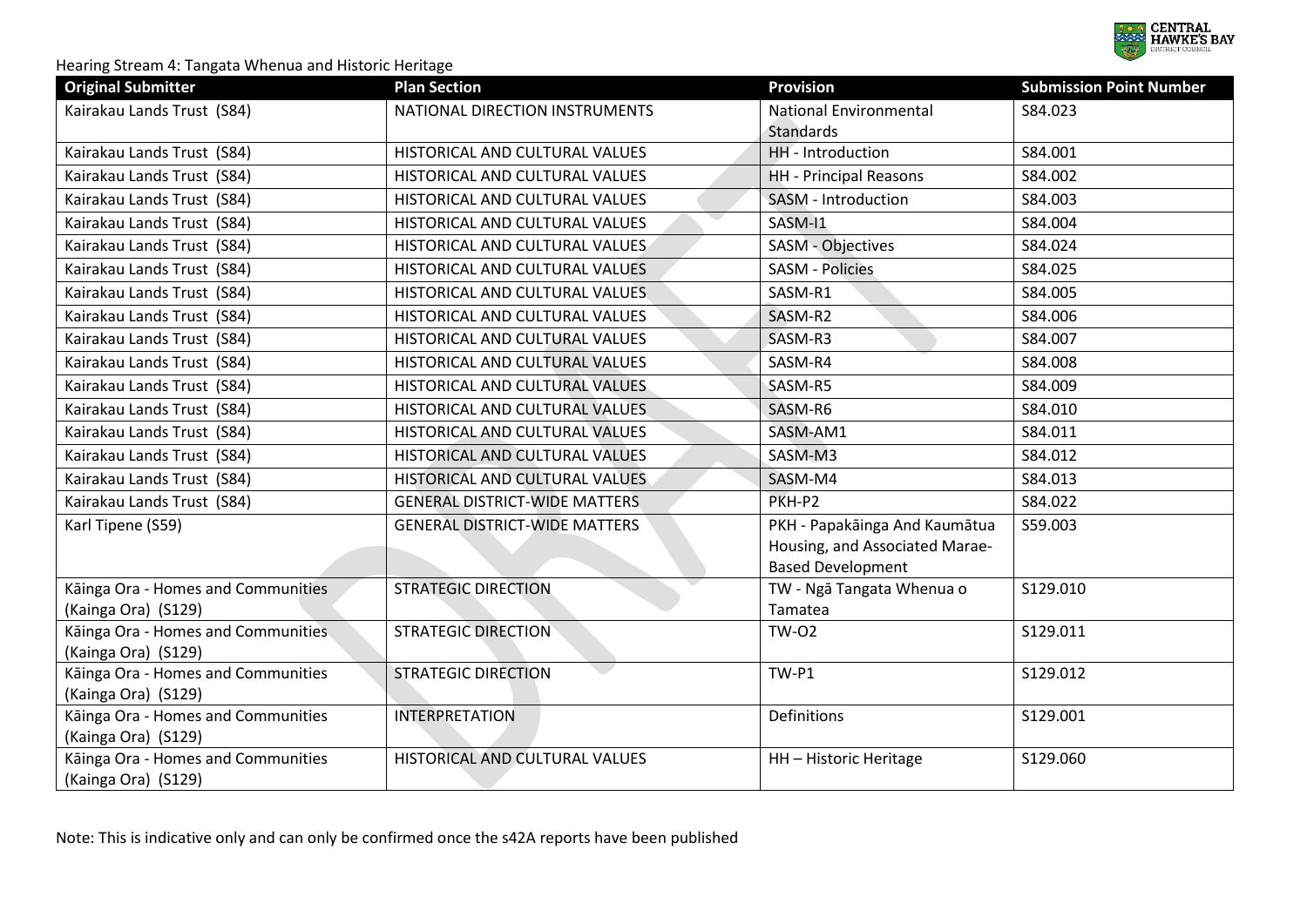

| <b>Original Submitter</b>                                 | <b>Plan Section</b>                  | <b>Provision</b>                                   | <b>Submission Point Number</b> |
|-----------------------------------------------------------|--------------------------------------|----------------------------------------------------|--------------------------------|
| Kāinga Ora - Homes and Communities<br>(Kainga Ora) (S129) | HISTORICAL AND CULTURAL VALUES       | SASM - Sites and Areas of<br>Significance to Māori | S129.061                       |
| Kāinga Ora - Homes and Communities                        | <b>GENERAL DISTRICT-WIDE MATTERS</b> | PKH - Papakāinga And Kaumātua                      | S129.238                       |
| (Kainga Ora) (S129)                                       |                                      | Housing, and Associated Marae-                     |                                |
|                                                           |                                      | <b>Based Development</b>                           |                                |
| Kāinga Ora - Homes and Communities                        | <b>GENERAL DISTRICT-WIDE MATTERS</b> | PKH-S2                                             | S129.142                       |
| (Kainga Ora) (S129)                                       |                                      |                                                    |                                |
| Kāinga Ora - Homes and Communities                        | <b>GENERAL DISTRICT-WIDE MATTERS</b> | <b>PKH-S13</b>                                     | S129.143                       |
| (Kainga Ora) (S129)                                       |                                      |                                                    |                                |
| Mataweka Marae Waipawa (S30)                              | HISTORICAL AND CULTURAL VALUES       | SASM-SCHED3                                        | S30.001                        |
| Ngā hapū me ngā marae o Tamatea (Nga                      | General                              | [General]                                          | S125.072                       |
| hapu me nga marae o Tamatea) (S125)                       |                                      |                                                    |                                |
| Ngā hapū me ngā marae o Tamatea (Nga                      | General                              | [General]                                          | S125.073                       |
| hapu me nga marae o Tamatea) (S125)                       |                                      |                                                    |                                |
| Ngā hapū me ngā marae o Tamatea (Nga                      | <b>INTRODUCTION</b>                  | Mihi                                               | S125.001                       |
| hapu me nga marae o Tamatea) (S125)                       |                                      |                                                    |                                |
| Ngā hapū me ngā marae o Tamatea (Nga                      | <b>INTRODUCTION</b>                  | Foreword                                           | S125.002                       |
| hapu me nga marae o Tamatea) (S125)                       |                                      |                                                    |                                |
| Ngā hapū me ngā marae o Tamatea (Nga                      | <b>INTERPRETATION</b>                | Glossary                                           | S125.003                       |
| hapu me nga marae o Tamatea) (S125)                       |                                      |                                                    |                                |
| Ngā hapū me ngā marae o Tamatea (Nga                      | <b>INTERPRETATION</b>                | Glossary                                           | S125.005                       |
| hapu me nga marae o Tamatea) (S125)                       |                                      |                                                    |                                |
| Ngā hapū me ngā marae o Tamatea (Nga                      | TANGATA WHENUA/MANA WHENUA           | Te Whakataki: Introduction                         | S125.007                       |
| hapu me nga marae o Tamatea) (\$125)                      |                                      |                                                    |                                |
| Ngā hapū me ngā marae o Tamatea (Nga                      | TANGATA WHENUA/MANA WHENUA           | Te Whakataki: Introduction                         | S125.006                       |
| hapu me nga marae o Tamatea) (S125)                       |                                      |                                                    |                                |
| Ngā hapū me ngā marae o Tamatea (Nga                      | <b>STRATEGIC DIRECTION</b>           | RLR - Rural Land Resource                          | S125.008                       |
| hapu me nga marae o Tamatea) (S125)                       |                                      |                                                    |                                |
| Nga hapū me ngā marae o Tamatea (Nga                      | <b>STRATEGIC DIRECTION</b>           | TW - Ngā Tangata Whenua o                          | S125.016                       |
| hapu me nga marae o Tamatea) (S125)                       |                                      | Tamatea                                            |                                |
| Ngā hapū me ngā marae o Tamatea (Nga                      | <b>STRATEGIC DIRECTION</b>           | TW - Issues                                        | S125.017                       |
| hapu me nga marae o Tamatea) (S125)                       |                                      |                                                    |                                |
| Ngā hapū me ngā marae o Tamatea (Nga                      | <b>STRATEGIC DIRECTION</b>           | <b>TW-01</b>                                       | S125.018                       |
| hapu me nga marae o Tamatea) (S125)                       |                                      |                                                    |                                |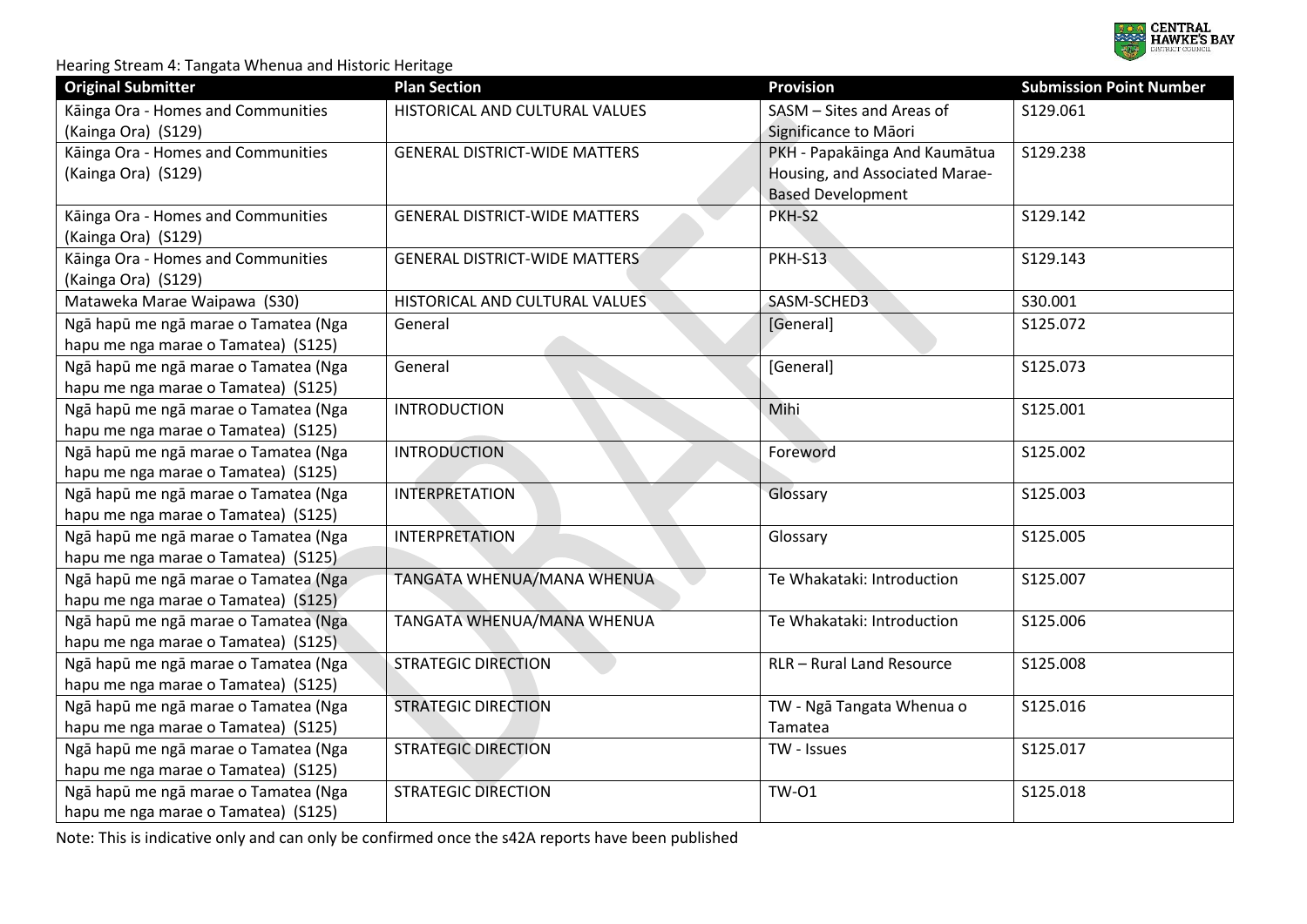

| <b>Original Submitter</b>            | <b>Plan Section</b>        | <b>Provision</b>    | <b>Submission Point Number</b> |
|--------------------------------------|----------------------------|---------------------|--------------------------------|
| Ngā hapū me ngā marae o Tamatea (Nga | <b>STRATEGIC DIRECTION</b> | <b>TW-02</b>        | S125.019                       |
| hapu me nga marae o Tamatea) (S125)  |                            |                     |                                |
| Ngā hapū me ngā marae o Tamatea (Nga | <b>STRATEGIC DIRECTION</b> | <b>TW-03</b>        | S125.020                       |
| hapu me nga marae o Tamatea) (S125)  |                            |                     |                                |
| Ngā hapū me ngā marae o Tamatea (Nga | <b>STRATEGIC DIRECTION</b> | <b>TW-04</b>        | S125.021                       |
| hapu me nga marae o Tamatea) (S125)  |                            |                     |                                |
| Ngā hapū me ngā marae o Tamatea (Nga | <b>STRATEGIC DIRECTION</b> | TW-PXX (new policy) | S125.031                       |
| hapu me nga marae o Tamatea) (S125)  |                            |                     |                                |
| Ngā hapū me ngā marae o Tamatea (Nga | <b>STRATEGIC DIRECTION</b> | TW-P1               | S125.022                       |
| hapu me nga marae o Tamatea) (S125)  |                            |                     |                                |
| Ngā hapū me ngā marae o Tamatea (Nga | <b>STRATEGIC DIRECTION</b> | $TW-P2$             | S125.027                       |
| hapu me nga marae o Tamatea) (S125)  |                            |                     |                                |
| Ngā hapū me ngā marae o Tamatea (Nga | <b>STRATEGIC DIRECTION</b> | TW-P3               | S125.023                       |
| hapu me nga marae o Tamatea) (S125)  |                            |                     |                                |
| Ngā hapū me ngā marae o Tamatea (Nga | <b>STRATEGIC DIRECTION</b> | TW-P4               | S125.024                       |
| hapu me nga marae o Tamatea) (S125)  |                            |                     |                                |
| Ngā hapū me ngā marae o Tamatea (Nga | <b>STRATEGIC DIRECTION</b> | $TW-PS$             | S125.025                       |
| hapu me nga marae o Tamatea) (S125)  |                            |                     |                                |
| Ngā hapū me ngā marae o Tamatea (Nga | <b>STRATEGIC DIRECTION</b> | TW-P6               | S125.028                       |
| hapu me nga marae o Tamatea) (S125)  |                            |                     |                                |
| Ngā hapū me ngā marae o Tamatea (Nga | <b>STRATEGIC DIRECTION</b> | TW-P7               | S125.029                       |
| hapu me nga marae o Tamatea) (S125). |                            |                     |                                |
| Ngā hapū me ngā marae o Tamatea (Nga | <b>STRATEGIC DIRECTION</b> | TW-P8               | S125.026                       |
| hapu me nga marae o Tamatea) (S125)  |                            |                     |                                |
| Ngā hapū me ngā marae o Tamatea (Nga | <b>STRATEGIC DIRECTION</b> | TW-P9               | S125.030                       |
| hapu me nga marae o Tamatea) (S125). |                            |                     |                                |
| Ngā hapū me ngā marae o Tamatea (Nga | <b>STRATEGIC DIRECTION</b> | TW-MXX (new method) | S125.032                       |
| hapu me nga marae o Tamatea) (S125)  |                            |                     |                                |
| Ngā hapū me ngā marae o Tamatea (Nga | <b>STRATEGIC DIRECTION</b> | TW-M1               | S125.033                       |
| hapu me nga marae o Tamatea) (S125)  |                            |                     |                                |
| Ngā hapū me ngā marae o Tamatea (Nga | <b>STRATEGIC DIRECTION</b> | TW-M2               | S125.034                       |
| hapu me nga marae o Tamatea) (S125)  |                            |                     |                                |
| Ngā hapū me ngā marae o Tamatea (Nga | <b>STRATEGIC DIRECTION</b> | TW-M3               | S125.035                       |
| hapu me nga marae o Tamatea) (S125)  |                            |                     |                                |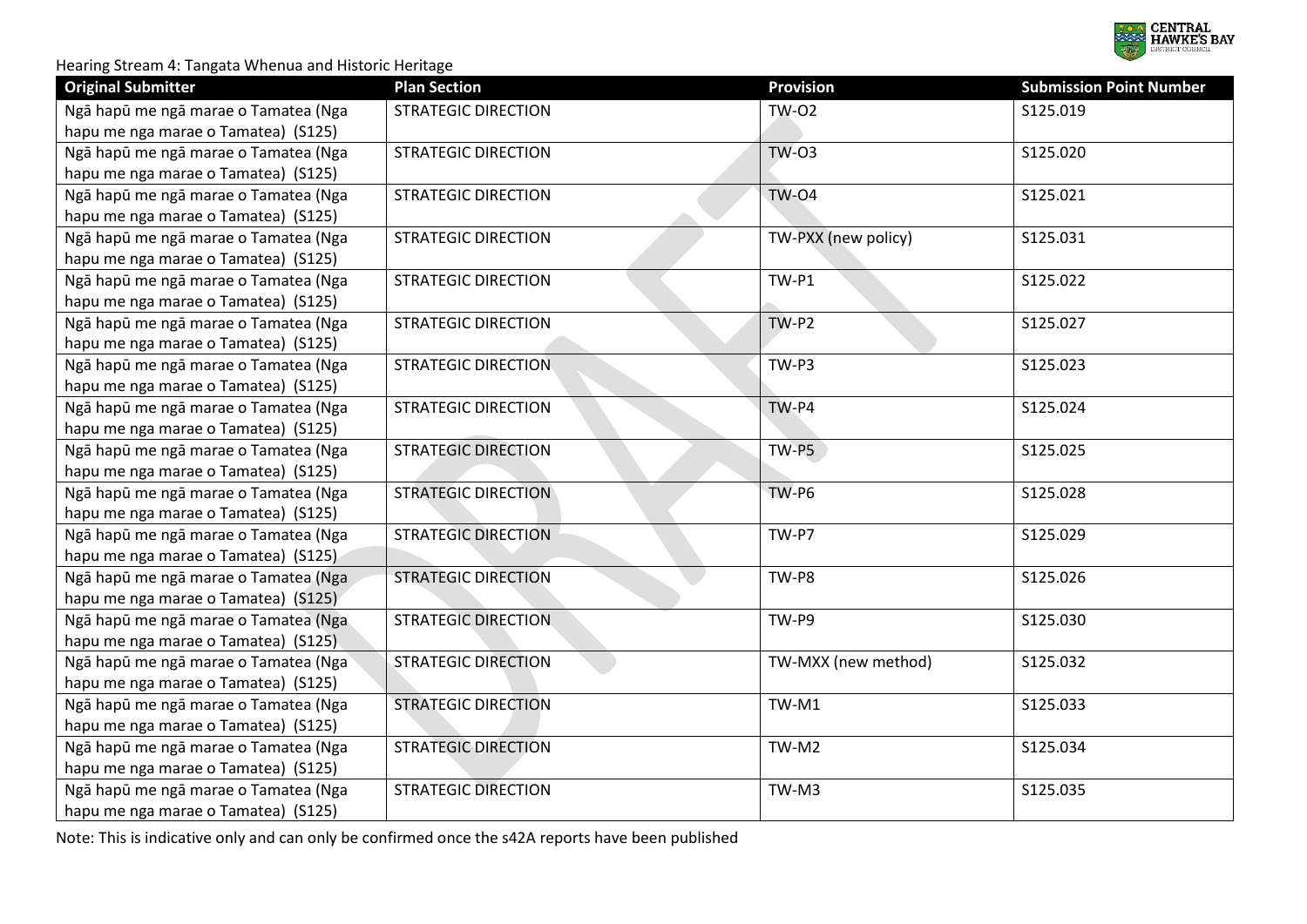

| <b>Original Submitter</b>                  | <b>Plan Section</b>                  | <b>Provision</b>               | <b>Submission Point Number</b> |
|--------------------------------------------|--------------------------------------|--------------------------------|--------------------------------|
| Ngā hapū me ngā marae o Tamatea (Nga       | <b>STRATEGIC DIRECTION</b>           | TW-M4                          | S125.036                       |
| hapu me nga marae o Tamatea) (S125)        |                                      |                                |                                |
| Ngā hapū me ngā marae o Tamatea (Nga       | <b>GENERAL DISTRICT-WIDE MATTERS</b> | [General]                      | S125.071                       |
| hapu me nga marae o Tamatea) (S125)        |                                      |                                |                                |
| Ngā hapū me ngā marae o Tamatea (Nga       | HISTORICAL AND CULTURAL VALUES       | SASM-O1                        | S125.039                       |
| hapu me nga marae o Tamatea) (S125)        |                                      |                                |                                |
| Ngā hapū me ngā marae o Tamatea (Nga       | HISTORICAL AND CULTURAL VALUES       | SASM-O2                        | S125.040                       |
| hapu me nga marae o Tamatea) (S125)        |                                      |                                |                                |
| Ngā hapū me ngā marae o Tamatea (Nga       | HISTORICAL AND CULTURAL VALUES       | SASM-O3                        | S125.041                       |
| hapu me nga marae o Tamatea) (S125)        |                                      |                                |                                |
| Ngā hapū me ngā marae o Tamatea (Nga       | HISTORICAL AND CULTURAL VALUES       | SASM-PXX (new policy)          | S125.047                       |
| hapu me nga marae o Tamatea) (S125)        |                                      |                                |                                |
| Ngā hapū me ngā marae o Tamatea (Nga       | HISTORICAL AND CULTURAL VALUES       | SASM-P1                        | S125.042                       |
| hapu me nga marae o Tamatea) (S125)        |                                      |                                |                                |
| Ngā hapū me ngā marae o Tamatea (Nga       | HISTORICAL AND CULTURAL VALUES       | SASM-P2                        | S125.043                       |
| hapu me nga marae o Tamatea) (S125)        |                                      |                                |                                |
| Ngā hapū me ngā marae o Tamatea (Nga       | HISTORICAL AND CULTURAL VALUES       | SASM-P3                        | S125.044                       |
| hapu me nga marae o Tamatea) (S125)        |                                      |                                |                                |
| Ngā hapū me ngā marae o Tamatea (Nga       | HISTORICAL AND CULTURAL VALUES       | SASM-P4                        | S125.046                       |
| hapu me nga marae o Tamatea) (S125)        |                                      |                                |                                |
| Ngā hapū me ngā marae o Tamatea (Nga       | HISTORICAL AND CULTURAL VALUES       | SASM-P5                        | S125.045                       |
| hapu me nga marae o Tamatea) (S125).       |                                      |                                |                                |
| Ngā hapū me ngā marae o Tamatea (Nga       | HISTORICAL AND CULTURAL VALUES       | SASM - Rules                   | S125.049                       |
| hapu me nga marae o Tamatea) (S125)        |                                      |                                |                                |
| Ngā hapū me ngā marae o Tamatea (Nga       | HISTORICAL AND CULTURAL VALUES       | SASM-M3                        | S125.048                       |
| hapu me nga marae o Tamatea) (S125)        |                                      |                                |                                |
| Ngā hapū me ngā marae o Tamatea (Nga       | HISTORICAL AND CULTURAL VALUES       | SASM-SCHED3                    | S125.050                       |
| hapu me nga marae o Tamatea) (S125)        |                                      |                                |                                |
| Ngā hapū me ngā marae o Tamatea (Nga       | <b>GENERAL DISTRICT-WIDE MATTERS</b> | PKH - Papakāinga And Kaumātua  | S125.070                       |
| hapu me nga marae o Tamatea) (S125)        |                                      | Housing, and Associated Marae- |                                |
|                                            |                                      | <b>Based Development</b>       |                                |
| Ngāti Kere Hapū Authority (Ngati Kere Hapu | TANGATA WHENUA/MANA WHENUA           | [General]                      | S134.002                       |
| Authority) (S134)                          |                                      |                                |                                |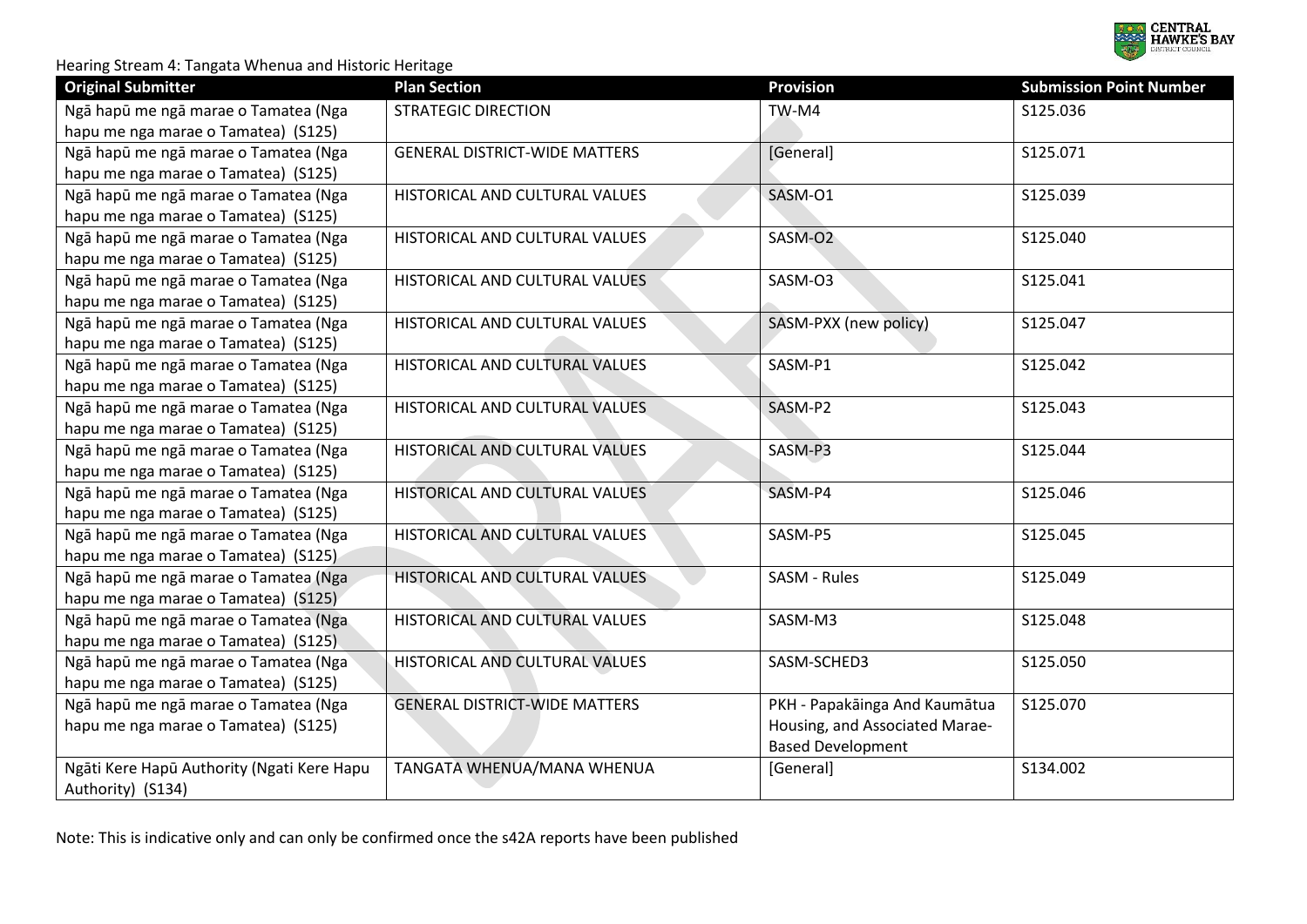

| <b>Original Submitter</b>                                       | <b>Plan Section</b>                  | <b>Provision</b>                                     | <b>Submission Point Number</b> |
|-----------------------------------------------------------------|--------------------------------------|------------------------------------------------------|--------------------------------|
| Ngāti Kere Hapū Authority (Ngati Kere Hapu<br>Authority) (S134) | TANGATA WHENUA/MANA WHENUA           | Ngā Reo o te Takiwa:<br><b>Representative Voices</b> | S134.001                       |
| Ngāti Kere Hapū Authority (Ngati Kere Hapu                      | <b>STRATEGIC DIRECTION</b>           | TW - Ngā Tangata Whenua o                            | S134.005                       |
| Authority) (S134)                                               |                                      | Tamatea                                              |                                |
| Ngāti Kere Hapū Authority (Ngati Kere Hapu                      | <b>STRATEGIC DIRECTION</b>           | TW - Ngā Tangata Whenua o                            | S134.004                       |
| Authority) (S134)                                               |                                      | Tamatea                                              |                                |
| Ngāti Kere Hapū Authority (Ngati Kere Hapu                      | HISTORICAL AND CULTURAL VALUES       | SASM - Sites and Areas of                            | S134.003                       |
| Authority) (S134)                                               |                                      | Significance to Māori                                |                                |
| Ngāti Kere Hapū Authority (Ngati Kere Hapu                      | <b>GENERAL DISTRICT-WIDE MATTERS</b> | PKH - Papakāinga And Kaumātua                        | S134.006                       |
| Authority) (S134)                                               |                                      | Housing, and Associated Marae-                       |                                |
|                                                                 |                                      | <b>Based Development</b>                             |                                |
| Peggy Scott (S31)                                               | <b>HOW THE PLAN WORKS</b>            | <b>District Plan Framework</b>                       | S31.001                        |
| Peggy Scott (S70)                                               | HISTORICAL AND CULTURAL VALUES       | SASM - Sites and Areas of                            | S70.001                        |
|                                                                 |                                      | Significance to Māori                                |                                |
| Rongomaraeroa Marae Trustees (S122)                             | General                              | [General]                                            | S122.004                       |
| Rongomaraeroa Marae Trustees (S122)                             | General                              | [General]                                            | S122.006                       |
| Rongomaraeroa Marae Trustees (S122)                             | <b>INTRODUCTION</b>                  | Mihi                                                 | S122.001                       |
| Rongomaraeroa Marae Trustees (S122)                             | <b>INTERPRETATION</b>                | Glossary                                             | S122.002                       |
| Rongomaraeroa Marae Trustees (S122)                             | TANGATA WHENUA/MANA WHENUA           | [General]                                            | S122.005                       |
| Rongomaraeroa Marae Trustees (S122)                             | <b>STRATEGIC DIRECTION</b>           | TW-M1                                                | S122.003                       |
| Sheeran Associates Ltd (S77)                                    | <b>GENERAL DISTRICT-WIDE MATTERS</b> | $PLH-11$                                             | S77.001                        |
| Sheeran Associates Ltd (S77)                                    | <b>GENERAL DISTRICT-WIDE MATTERS</b> | PKH-O1                                               | S77.002                        |
| Sheeran Associates Ltd (S77)                                    | <b>GENERAL DISTRICT-WIDE MATTERS</b> | PKH-O2                                               | S77.003                        |
| Sheeran Associates Ltd (S77)                                    | <b>GENERAL DISTRICT-WIDE MATTERS</b> | PKH-O3                                               | S77.004                        |
| Sheeran Associates Ltd (S77)                                    | <b>GENERAL DISTRICT-WIDE MATTERS</b> | <b>PKH - Policies</b>                                | S77.005                        |
| Sheeran Associates Ltd (S77)                                    | <b>GENERAL DISTRICT-WIDE MATTERS</b> | PKH - Rules                                          | S77.006                        |
| Sheeran Associates Ltd (S77)                                    | <b>GENERAL DISTRICT-WIDE MATTERS</b> | PKH-R4                                               | S77.007                        |
| Sheeran Associates Ltd (S77)                                    | <b>GENERAL DISTRICT-WIDE MATTERS</b> | <b>PKH - Assessment Matters</b>                      | S77.008                        |
| Sheeran Associates Ltd (S77)                                    | <b>GENERAL DISTRICT-WIDE MATTERS</b> | PKH - Methods                                        | S77.009                        |
| Simon Osborne (S130)                                            | HISTORICAL AND CULTURAL VALUES       | TREE-SCHED4                                          | S130.001                       |
| Spark New Zealand Trading Limited (S118)                        | HISTORICAL AND CULTURAL VALUES       | HH-R2                                                | S118.053                       |
| Spark New Zealand Trading Limited (S118)                        | HISTORICAL AND CULTURAL VALUES       | HH-R6                                                | S118.054                       |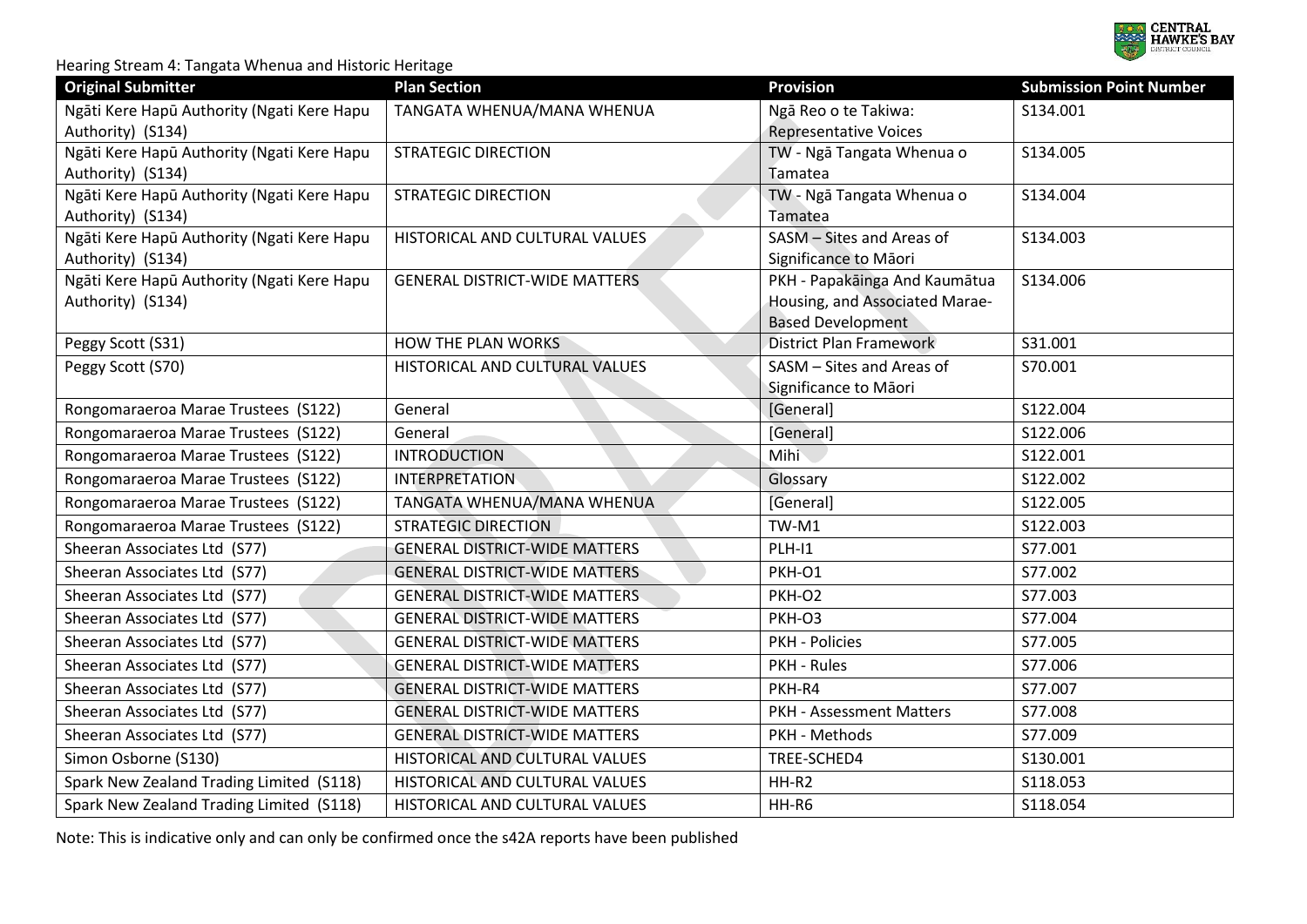

| <b>Original Submitter</b>                | <b>Plan Section</b>            | <b>Provision</b> | <b>Submission Point Number</b> |
|------------------------------------------|--------------------------------|------------------|--------------------------------|
| Spark New Zealand Trading Limited (S118) | HISTORICAL AND CULTURAL VALUES | TREE-R2          | S118.055                       |
| Te Mata Mushrooms Land Company Limited   | <b>APPENDICES AND MAPS</b>     | <b>MAPS</b>      | S102.002                       |
| (S102)                                   |                                |                  |                                |
| Vodafone New Zealand Limited (S119)      | HISTORICAL AND CULTURAL VALUES | $HH-R2$          | S119.053                       |
| Vodafone New Zealand Limited (S119)      | HISTORICAL AND CULTURAL VALUES | HH-R6            | S119.054                       |
| Vodafone New Zealand Limited (S119)      | HISTORICAL AND CULTURAL VALUES | TREE-R2          | S119.055                       |
| Will Foley (S109)                        | APPENDICES AND MAPS            | <b>MAPS</b>      | S109.002                       |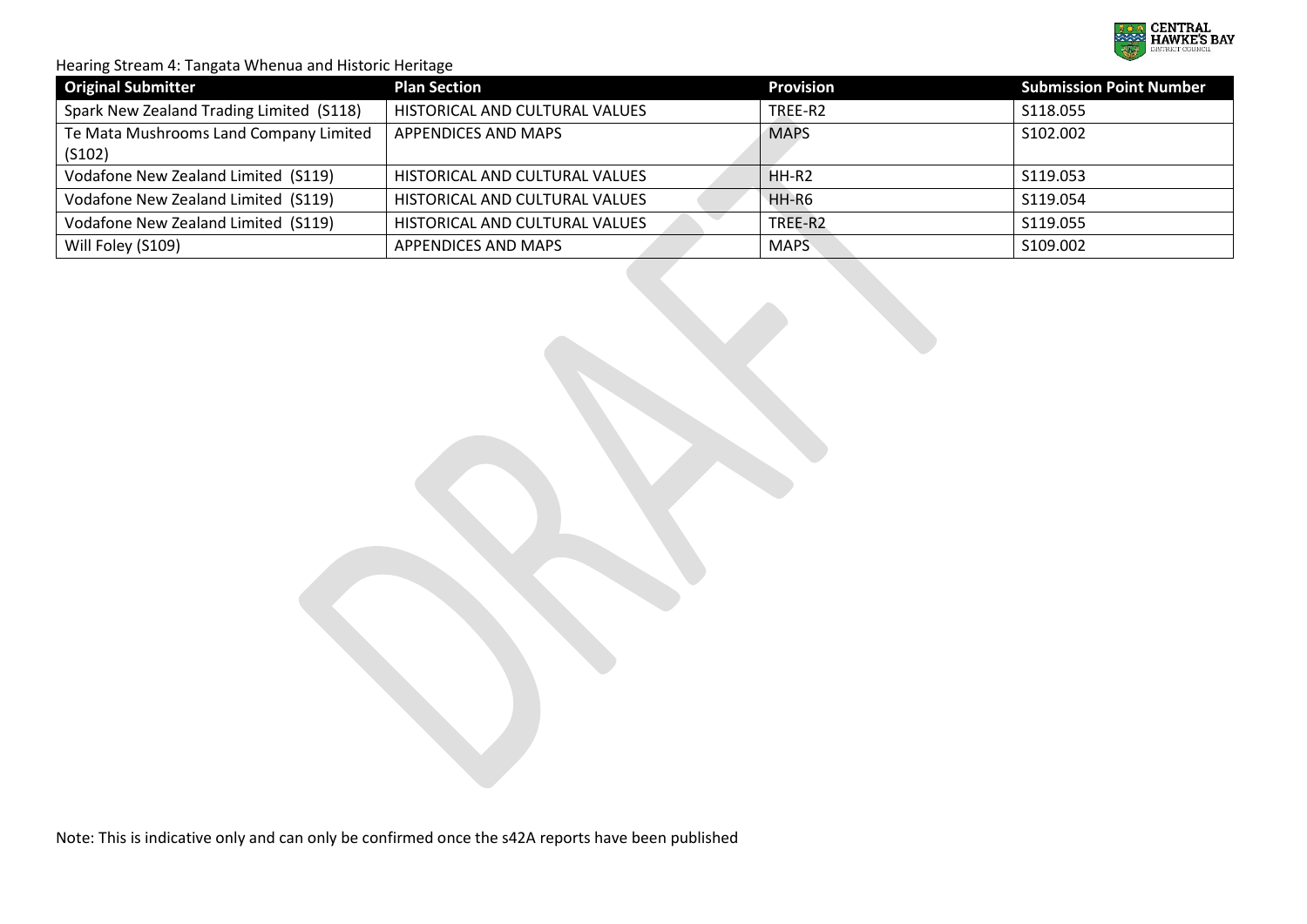

| <b>Further submitter</b>              | <b>Plan section</b>            | <b>Provision</b>                                     |
|---------------------------------------|--------------------------------|------------------------------------------------------|
| FS5 - Ngā hapū me ngā marae o Tamatea | <b>APPENDICES AND MAPS</b>     | <b>MAPS</b>                                          |
| FS5 - Ngā hapū me ngā marae o Tamatea | APPENDICES AND MAPS            | <b>MAPS</b>                                          |
| FS5 - Ngā hapū me ngā marae o Tamatea | NATURAL ENVIRONMENT VALUES     | ECO-OXX (new objective)                              |
| FS5 - Ngā hapū me ngā marae o Tamatea | NATURAL ENVIRONMENT VALUES     | ECO-PXX (new policy)                                 |
| FS5 - Ngā hapū me ngā marae o Tamatea | TANGATA WHENUA/MANA WHENUA     | [General]                                            |
| FS5 - Ngā hapū me ngā marae o Tamatea | TANGATA WHENUA/MANA WHENUA     | [General]                                            |
| FS5 - Ngā hapū me ngā marae o Tamatea | TANGATA WHENUA/MANA WHENUA     | [General]                                            |
| FS5 - Ngā hapū me ngā marae o Tamatea | TANGATA WHENUA/MANA WHENUA     | Ngā Reo o te Takiwa:<br><b>Representative Voices</b> |
| FS5 - Ngā hapū me ngā marae o Tamatea | <b>STRATEGIC DIRECTION</b>     | TW-M1                                                |
| FS5 - Ngā hapū me ngā marae o Tamatea | TANGATA WHENUA/MANA WHENUA     | Ngā Reo o te Takiwa:<br><b>Representative Voices</b> |
| FS5 - Ngā hapū me ngā marae o Tamatea | <b>INTRODUCTION</b>            | Foreword                                             |
| FS5 - Ngā hapū me ngā marae o Tamatea | <b>INTRODUCTION</b>            | Mihi                                                 |
| FS5 - Ngā hapū me ngā marae o Tamatea | <b>STRATEGIC DIRECTION</b>     | TW - Principal Reasons                               |
| FS5 - Ngā hapū me ngā marae o Tamatea | <b>STRATEGIC DIRECTION</b>     | <b>TW-02</b>                                         |
| FS5 - Ngā hapū me ngā marae o Tamatea | <b>STRATEGIC DIRECTION</b>     | [General]                                            |
| FS5 - Ngā hapū me ngā marae o Tamatea | HISTORICAL AND CULTURAL VALUES | HH - Introduction                                    |
| FS5 - Ngā hapū me ngā marae o Tamatea | HISTORICAL AND CULTURAL VALUES | SASM-R5                                              |
| FS5 - Ngā hapū me ngā marae o Tamatea | HISTORICAL AND CULTURAL VALUES | SASM - Sites and Areas of                            |
|                                       |                                | Significance to Māori                                |
| FS5 - Ngā hapū me ngā marae o Tamatea | HISTORICAL AND CULTURAL VALUES | SASM-SCHED3                                          |
| FS5 - Ngā hapū me ngā marae o Tamatea | HISTORICAL AND CULTURAL VALUES | SASM-SCHED3                                          |
| FS5 - Ngā hapū me ngā marae o Tamatea | HISTORICAL AND CULTURAL VALUES | SASM-SCHED3                                          |
| FS5 - Ngā hapū me ngā marae o Tamatea | HISTORICAL AND CULTURAL VALUES | SASM-SCHED3                                          |
| FS5 - Ngā hapū me ngā marae o Tamatea | HISTORICAL AND CULTURAL VALUES | SASM-R6                                              |
| FS5 - Ngā hapū me ngā marae o Tamatea | HISTORICAL AND CULTURAL VALUES | SASM-R5                                              |
| FS5 - Ngā hapū me ngā marae o Tamatea | HISTORICAL AND CULTURAL VALUES | SASM-R4                                              |
| FS5 - Ngā hapū me ngā marae o Tamatea | HISTORICAL AND CULTURAL VALUES | SASM-MXX (new method)                                |
| FS5 - Ngā hapū me ngā marae o Tamatea | HISTORICAL AND CULTURAL VALUES | SASM-M3                                              |
| FS5 - Ngā hapū me ngā marae o Tamatea | HISTORICAL AND CULTURAL VALUES | SASM-R1                                              |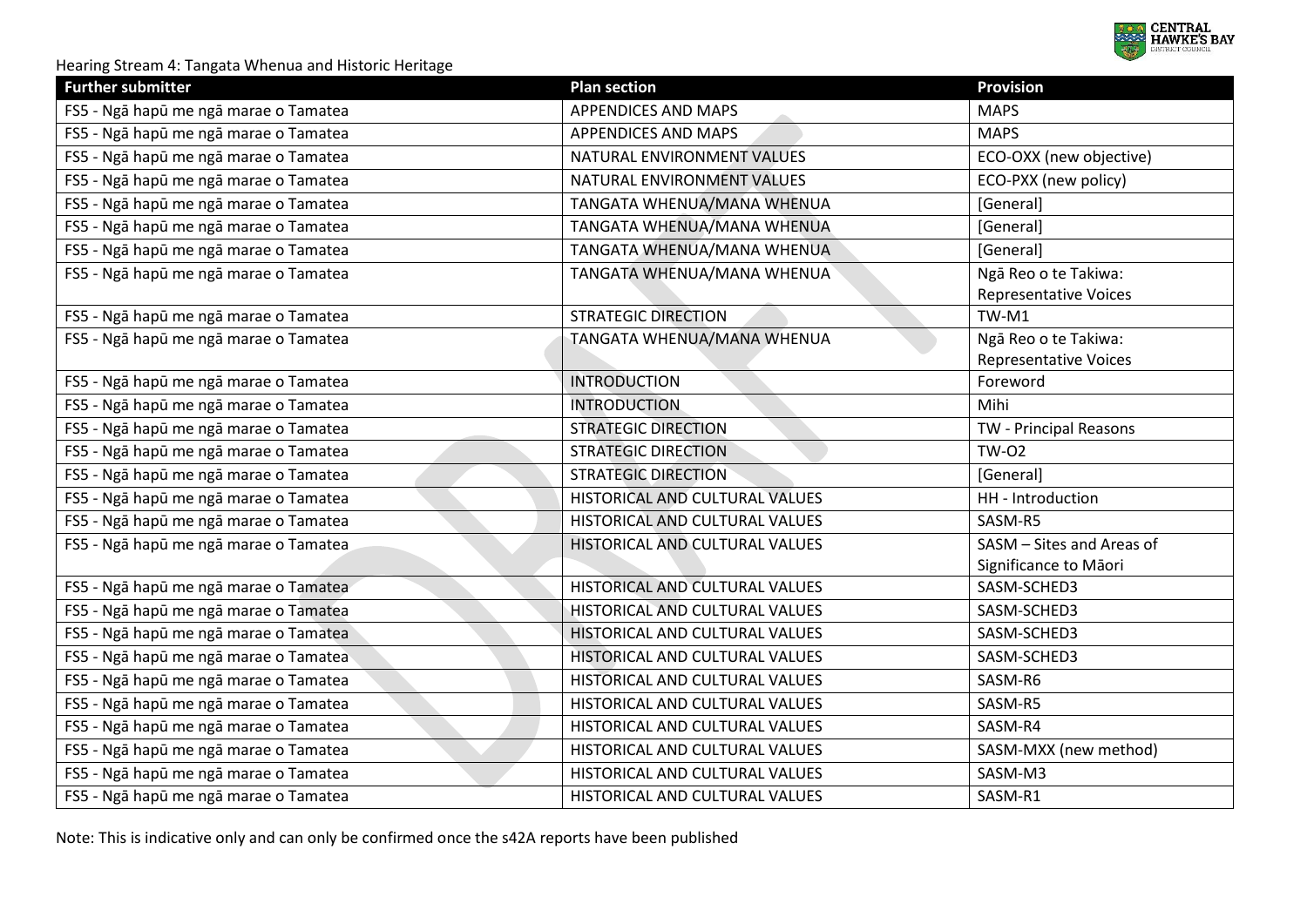

| <b>Further submitter</b>                  | <b>Plan section</b>                  | <b>Provision</b>          |
|-------------------------------------------|--------------------------------------|---------------------------|
| FS5 - Ngā hapū me ngā marae o Tamatea     | HISTORICAL AND CULTURAL VALUES       | SASM - Introduction       |
| FS5 - Ngā hapū me ngā marae o Tamatea     | HISTORICAL AND CULTURAL VALUES       | SASM-P5                   |
| FS5 - Ngā hapū me ngā marae o Tamatea     | HISTORICAL AND CULTURAL VALUES       | SASM-P3                   |
| FS5 - Ngā hapū me ngā marae o Tamatea     | HISTORICAL AND CULTURAL VALUES       | SASM-M1                   |
| FS5 - Ngā hapū me ngā marae o Tamatea     | HISTORICAL AND CULTURAL VALUES       | SASM-O3                   |
| FS5 - Ngā hapū me ngā marae o Tamatea     | HISTORICAL AND CULTURAL VALUES       | SASM-P1                   |
| FS5 - Ngā hapū me ngā marae o Tamatea     | HISTORICAL AND CULTURAL VALUES       | SASM-R4                   |
| FS5 - Ngā hapū me ngā marae o Tamatea     | HISTORICAL AND CULTURAL VALUES       | SASM-SCHED3               |
| FS5 - Ngā hapū me ngā marae o Tamatea     | HISTORICAL AND CULTURAL VALUES       | SASM - Sites and Areas of |
|                                           |                                      | Significance to Māori     |
| FS5 - Ngā hapū me ngā marae o Tamatea     | HISTORICAL AND CULTURAL VALUES       | SASM-SCHED3               |
| FS5 - Ngā hapū me ngā marae o Tamatea     | HISTORICAL AND CULTURAL VALUES       | SASM-SCHED3               |
| FS5 - Ngā hapū me ngā marae o Tamatea     | HISTORICAL AND CULTURAL VALUES       | SASM-R2                   |
| FS5 - Ngā hapū me ngā marae o Tamatea     | HISTORICAL AND CULTURAL VALUES       | SASM-R6                   |
| FS5 - Ngā hapū me ngā marae o Tamatea     | HISTORICAL AND CULTURAL VALUES       | SASM-I1                   |
| FS5 - Ngā hapū me ngā marae o Tamatea     | HISTORICAL AND CULTURAL VALUES       | SASM-R3                   |
| FS5 - Ngā hapū me ngā marae o Tamatea     | HISTORICAL AND CULTURAL VALUES       | SASM-R5                   |
| FS5 - Ngā hapū me ngā marae o Tamatea     | HISTORICAL AND CULTURAL VALUES       | SASM-M4                   |
| FS5 - Ngā hapū me ngā marae o Tamatea     | HISTORICAL AND CULTURAL VALUES       | SASM-M3                   |
| FS5 - Ngā hapū me ngā marae o Tamatea     | HISTORICAL AND CULTURAL VALUES       | SASM - Introduction       |
| FS5 - Ngā hapū me ngā marae o Tamatea     | HISTORICAL AND CULTURAL VALUES       | SASM-R4                   |
| FS5 - Ngā hapū me ngā marae o Tamatea     | HISTORICAL AND CULTURAL VALUES       | SASM - Sites and Areas of |
|                                           |                                      | Significance to Māori     |
| FS5 - Ngā hapū me ngā marae o Tamatea     | HISTORICAL AND CULTURAL VALUES       | SASM-R1                   |
| FS5 - Ngā hapū me ngā marae o Tamatea     | <b>GENERAL DISTRICT-WIDE MATTERS</b> | PKH-R4                    |
| FS5 - Ngā hapū me ngā marae o Tamatea     | <b>GENERAL DISTRICT-WIDE MATTERS</b> | PKH-S2                    |
| FS5 - Ngā hapū me ngā marae o Tamatea     | <b>GENERAL DISTRICT-WIDE MATTERS</b> | PKH-S2                    |
| FS5 - Ngā hapū me ngā marae o Tamatea     | <b>GENERAL DISTRICT-WIDE MATTERS</b> | PKH-S2                    |
| FS7 - Heritage New Zealand Pouhere Taonga | APPENDICES AND MAPS                  | <b>MAPS</b>               |
| FS7 - Heritage New Zealand Pouhere Taonga | APPENDICES AND MAPS                  | <b>MAPS</b>               |
| FS7 - Heritage New Zealand Pouhere Taonga | <b>INTERPRETATION</b>                | Definitions               |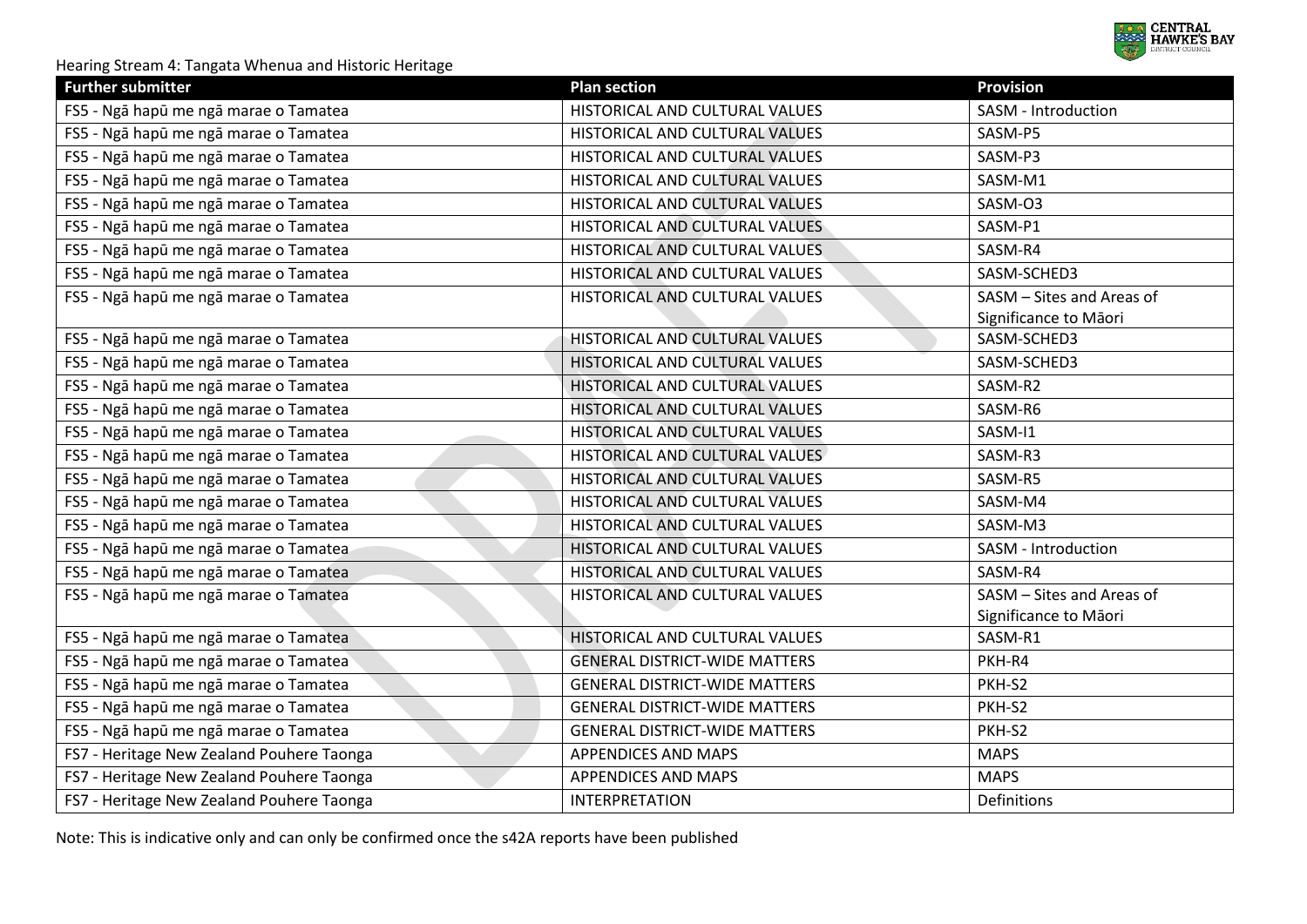

| <b>Further submitter</b>                                                      | <b>Plan section</b>                   | <b>Provision</b>              |
|-------------------------------------------------------------------------------|---------------------------------------|-------------------------------|
| FS7 - Heritage New Zealand Pouhere Taonga                                     | <b>INTERPRETATION</b>                 | Definitions                   |
| FS7 - Heritage New Zealand Pouhere Taonga                                     | HISTORICAL AND CULTURAL VALUES        | HH-R6                         |
| FS7 - Heritage New Zealand Pouhere Taonga                                     | HISTORICAL AND CULTURAL VALUES        | HH-R2                         |
| FS7 - Heritage New Zealand Pouhere Taonga                                     | HISTORICAL AND CULTURAL VALUES        | HH-P2                         |
| FS7 - Heritage New Zealand Pouhere Taonga                                     | HISTORICAL AND CULTURAL VALUES        | HH-OXX (new objective)        |
| FS7 - Heritage New Zealand Pouhere Taonga                                     | HISTORICAL AND CULTURAL VALUES        | HH-R8                         |
| FS7 - Heritage New Zealand Pouhere Taonga                                     | HISTORICAL AND CULTURAL VALUES        | <b>HH-01</b>                  |
| FS7 - Heritage New Zealand Pouhere Taonga                                     | HISTORICAL AND CULTURAL VALUES        | HH-SCHED2                     |
| FS7 - Heritage New Zealand Pouhere Taonga                                     | HISTORICAL AND CULTURAL VALUES        | HH - Introduction             |
| FS7 - Heritage New Zealand Pouhere Taonga                                     | HISTORICAL AND CULTURAL VALUES        | HH - Introduction             |
| FS7 - Heritage New Zealand Pouhere Taonga                                     | HISTORICAL AND CULTURAL VALUES        | <b>HH</b> - Principal Reasons |
| FS7 - Heritage New Zealand Pouhere Taonga                                     | HISTORICAL AND CULTURAL VALUES        | SASM - Rules                  |
| FS7 - Heritage New Zealand Pouhere Taonga                                     | HISTORICAL AND CULTURAL VALUES        | SASM-MXX (new method)         |
| FS7 - Heritage New Zealand Pouhere Taonga                                     | HISTORICAL AND CULTURAL VALUES        | SASM-R4                       |
| FS7 - Heritage New Zealand Pouhere Taonga                                     | HISTORICAL AND CULTURAL VALUES        | SASM-P3                       |
| FS7 - Heritage New Zealand Pouhere Taonga                                     | HISTORICAL AND CULTURAL VALUES        | SASM-P4                       |
| FS7 - Heritage New Zealand Pouhere Taonga                                     | HISTORICAL AND CULTURAL VALUES        | SASM-SCHED3                   |
| FS7 - Heritage New Zealand Pouhere Taonga                                     | HISTORICAL AND CULTURAL VALUES        | SASM-AM1                      |
| FS7 - Heritage New Zealand Pouhere Taonga                                     | HISTORICAL AND CULTURAL VALUES        | SASM - Sites and Areas of     |
|                                                                               |                                       | Significance to Māori         |
| FS7 - Heritage New Zealand Pouhere Taonga                                     | HISTORICAL AND CULTURAL VALUES        | SASM - Introduction           |
| FS7 - Heritage New Zealand Pouhere Taonga                                     | HISTORICAL AND CULTURAL VALUES        | SASM-R1                       |
| FS7 - Heritage New Zealand Pouhere Taonga                                     | <b>HISTORICAL AND CULTURAL VALUES</b> | SASM-R5                       |
| FS9 - Royal Forest and Bird Protection Society of New Zealand                 | <b>STRATEGIC DIRECTION</b>            | TW - Issues                   |
| Incorporated                                                                  |                                       |                               |
| FS9 - Royal Forest and Bird Protection Society of New Zealand                 | <b>STRATEGIC DIRECTION</b>            | <b>TW-I5</b>                  |
| Incorporated                                                                  |                                       |                               |
| FS9 - Royal Forest and Bird Protection Society of New Zealand                 | STRATEGIC DIRECTION                   | <b>TW-16</b>                  |
| Incorporated<br>FS9 - Royal Forest and Bird Protection Society of New Zealand | <b>STRATEGIC DIRECTION</b>            | TW-P3                         |
| Incorporated                                                                  |                                       |                               |
|                                                                               |                                       |                               |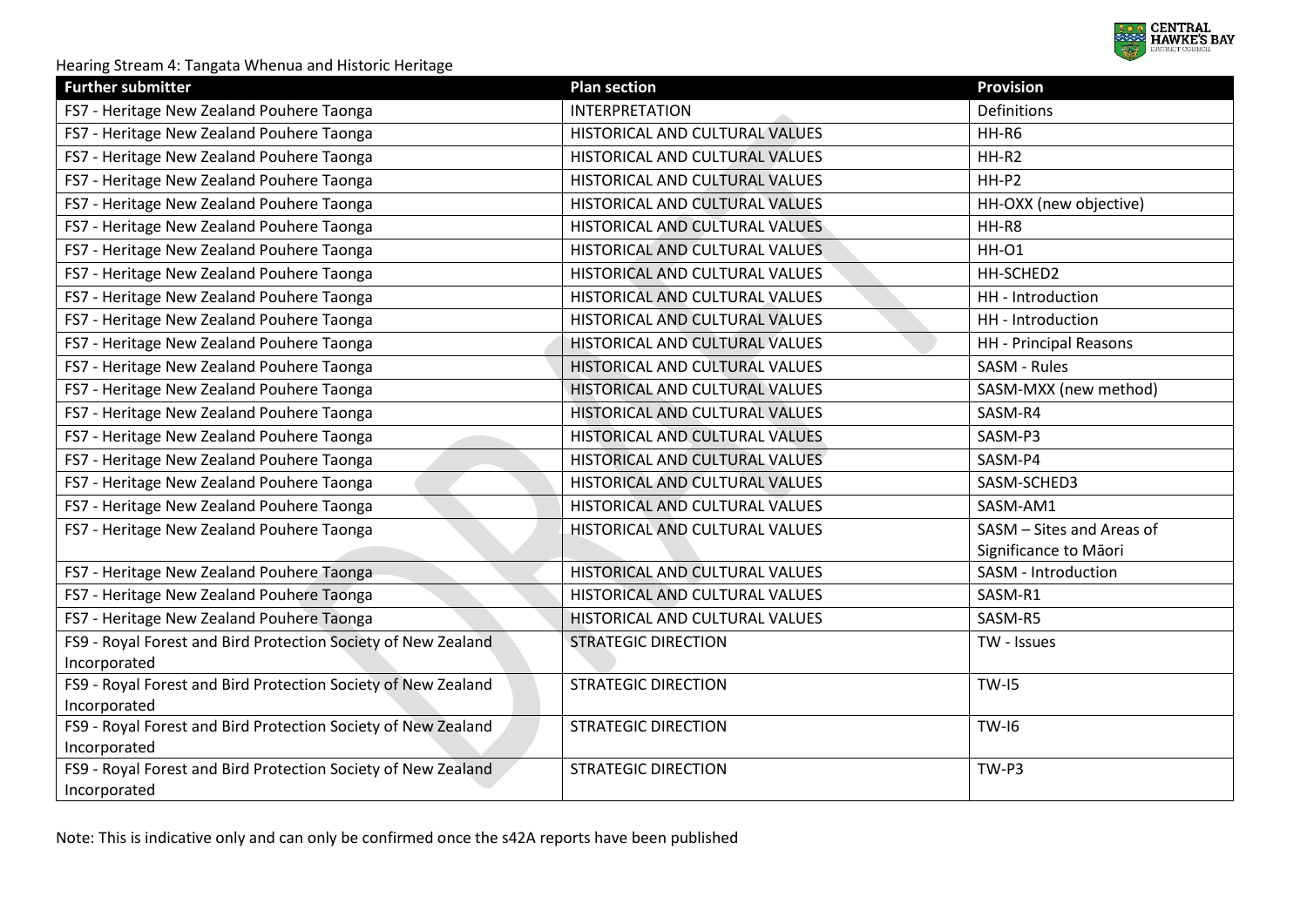

| <b>Further submitter</b>                                                      | <b>Plan section</b>        | <b>Provision</b> |
|-------------------------------------------------------------------------------|----------------------------|------------------|
| FS9 - Royal Forest and Bird Protection Society of New Zealand<br>Incorporated | <b>STRATEGIC DIRECTION</b> | TW-P2            |
| FS9 - Royal Forest and Bird Protection Society of New Zealand<br>Incorporated | <b>STRATEGIC DIRECTION</b> | TW-P4            |
| FS9 - Royal Forest and Bird Protection Society of New Zealand                 | <b>STRATEGIC DIRECTION</b> | <b>TW-I3</b>     |
| Incorporated                                                                  |                            |                  |
| FS9 - Royal Forest and Bird Protection Society of New Zealand<br>Incorporated | <b>STRATEGIC DIRECTION</b> | $TW-I4$          |
| FS9 - Royal Forest and Bird Protection Society of New Zealand<br>Incorporated | <b>STRATEGIC DIRECTION</b> | $TW-I2$          |
| FS9 - Royal Forest and Bird Protection Society of New Zealand<br>Incorporated | <b>STRATEGIC DIRECTION</b> | $TW-I1$          |
| FS9 - Royal Forest and Bird Protection Society of New Zealand<br>Incorporated | <b>STRATEGIC DIRECTION</b> | <b>TW-03</b>     |
| FS9 - Royal Forest and Bird Protection Society of New Zealand<br>Incorporated | <b>STRATEGIC DIRECTION</b> | <b>TW-02</b>     |
| FS9 - Royal Forest and Bird Protection Society of New Zealand<br>Incorporated | <b>STRATEGIC DIRECTION</b> | <b>TW-01</b>     |
| FS9 - Royal Forest and Bird Protection Society of New Zealand<br>Incorporated | <b>STRATEGIC DIRECTION</b> | TW-P8            |
| FS9 - Royal Forest and Bird Protection Society of New Zealand<br>Incorporated | <b>STRATEGIC DIRECTION</b> | TW-P9            |
| FS9 - Royal Forest and Bird Protection Society of New Zealand<br>Incorporated | <b>STRATEGIC DIRECTION</b> | TW-P7            |
| FS9 - Royal Forest and Bird Protection Society of New Zealand<br>Incorporated | <b>STRATEGIC DIRECTION</b> | TW-P6            |
| FS9 - Royal Forest and Bird Protection Society of New Zealand<br>Incorporated | <b>STRATEGIC DIRECTION</b> | TW-P5            |
| FS9 - Royal Forest and Bird Protection Society of New Zealand<br>Incorporated | <b>STRATEGIC DIRECTION</b> | TW-P1            |
| FS9 - Royal Forest and Bird Protection Society of New Zealand<br>Incorporated | <b>STRATEGIC DIRECTION</b> | <b>TW-04</b>     |
| FS9 - Royal Forest and Bird Protection Society of New Zealand<br>Incorporated | <b>STRATEGIC DIRECTION</b> | TW-P1            |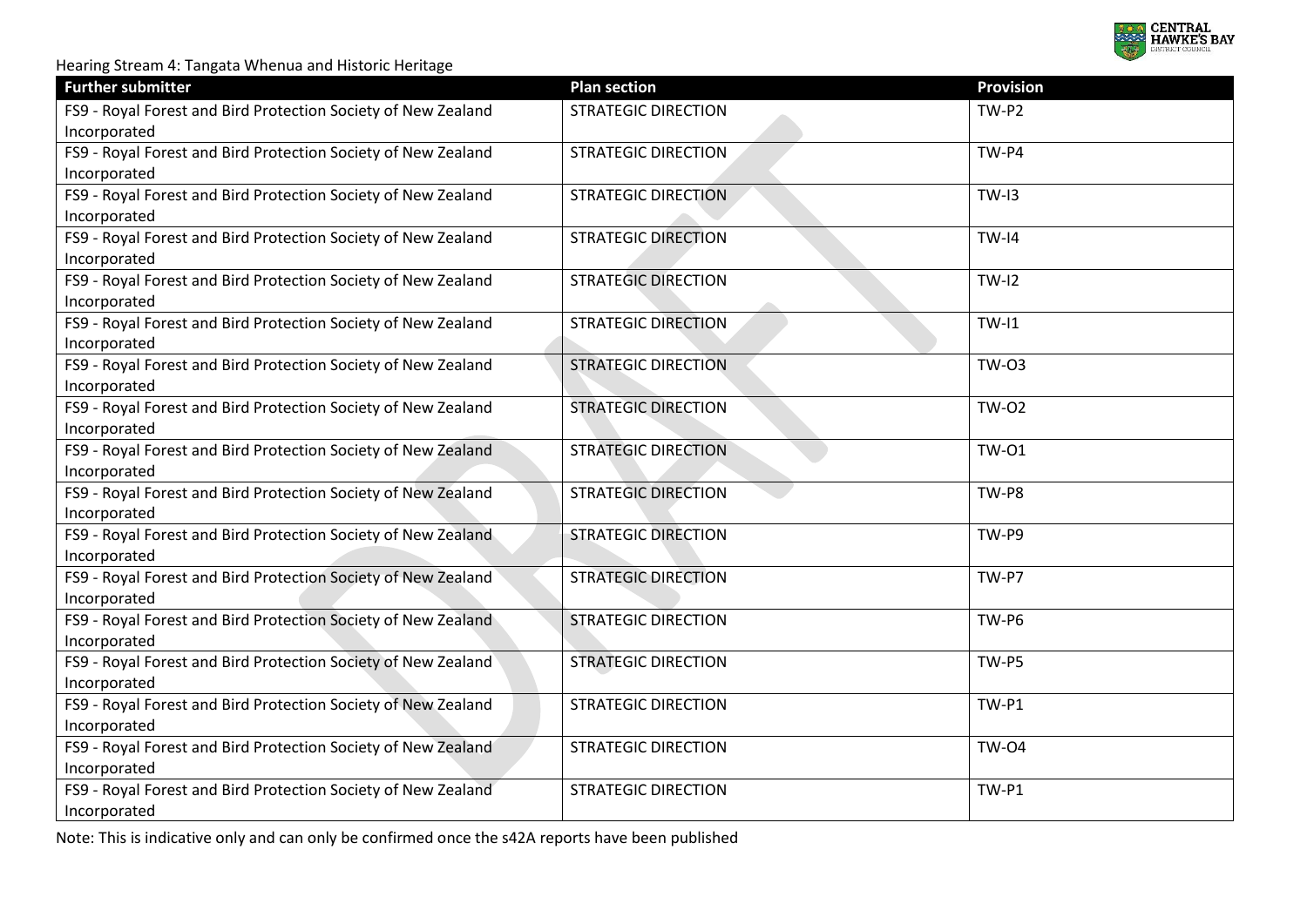

| <b>Further submitter</b>                                                      | <b>Plan section</b>                   | <b>Provision</b>                   |
|-------------------------------------------------------------------------------|---------------------------------------|------------------------------------|
| FS9 - Royal Forest and Bird Protection Society of New Zealand<br>Incorporated | <b>STRATEGIC DIRECTION</b>            | $TW-I2$                            |
| FS9 - Royal Forest and Bird Protection Society of New Zealand<br>Incorporated | <b>STRATEGIC DIRECTION</b>            | <b>TW-02</b>                       |
| FS9 - Royal Forest and Bird Protection Society of New Zealand<br>Incorporated | <b>STRATEGIC DIRECTION</b>            | $TW-I1$                            |
| FS9 - Royal Forest and Bird Protection Society of New Zealand<br>Incorporated | HISTORICAL AND CULTURAL VALUES        | HH-R2                              |
| FS9 - Royal Forest and Bird Protection Society of New Zealand<br>Incorporated | <b>INTERPRETATION</b>                 | <b>HERITAGE ITEMS (Definition)</b> |
| FS9 - Royal Forest and Bird Protection Society of New Zealand<br>Incorporated | HISTORICAL AND CULTURAL VALUES        | HH-SCHED2                          |
| FS9 - Royal Forest and Bird Protection Society of New Zealand<br>Incorporated | HISTORICAL AND CULTURAL VALUES        | HH-P7                              |
| FS9 - Royal Forest and Bird Protection Society of New Zealand<br>Incorporated | HISTORICAL AND CULTURAL VALUES        | HH-OXX (new objective)             |
| FS9 - Royal Forest and Bird Protection Society of New Zealand<br>Incorporated | HISTORICAL AND CULTURAL VALUES        | $HH-P1$                            |
| FS9 - Royal Forest and Bird Protection Society of New Zealand<br>Incorporated | HISTORICAL AND CULTURAL VALUES        | HH-P2                              |
| FS9 - Royal Forest and Bird Protection Society of New Zealand<br>Incorporated | HISTORICAL AND CULTURAL VALUES        | HH-P6                              |
| FS9 - Royal Forest and Bird Protection Society of New Zealand<br>Incorporated | HISTORICAL AND CULTURAL VALUES        | HH-P4                              |
| FS9 - Royal Forest and Bird Protection Society of New Zealand<br>Incorporated | <b>HISTORICAL AND CULTURAL VALUES</b> | HH-P5                              |
| FS9 - Royal Forest and Bird Protection Society of New Zealand<br>Incorporated | HISTORICAL AND CULTURAL VALUES        | <b>HH-01</b>                       |
| FS9 - Royal Forest and Bird Protection Society of New Zealand<br>Incorporated | HISTORICAL AND CULTURAL VALUES        | TREE-M1                            |
| FS9 - Royal Forest and Bird Protection Society of New Zealand<br>Incorporated | HISTORICAL AND CULTURAL VALUES        | TREE-M2                            |
| FS9 - Royal Forest and Bird Protection Society of New Zealand<br>Incorporated | HISTORICAL AND CULTURAL VALUES        | HH-R6                              |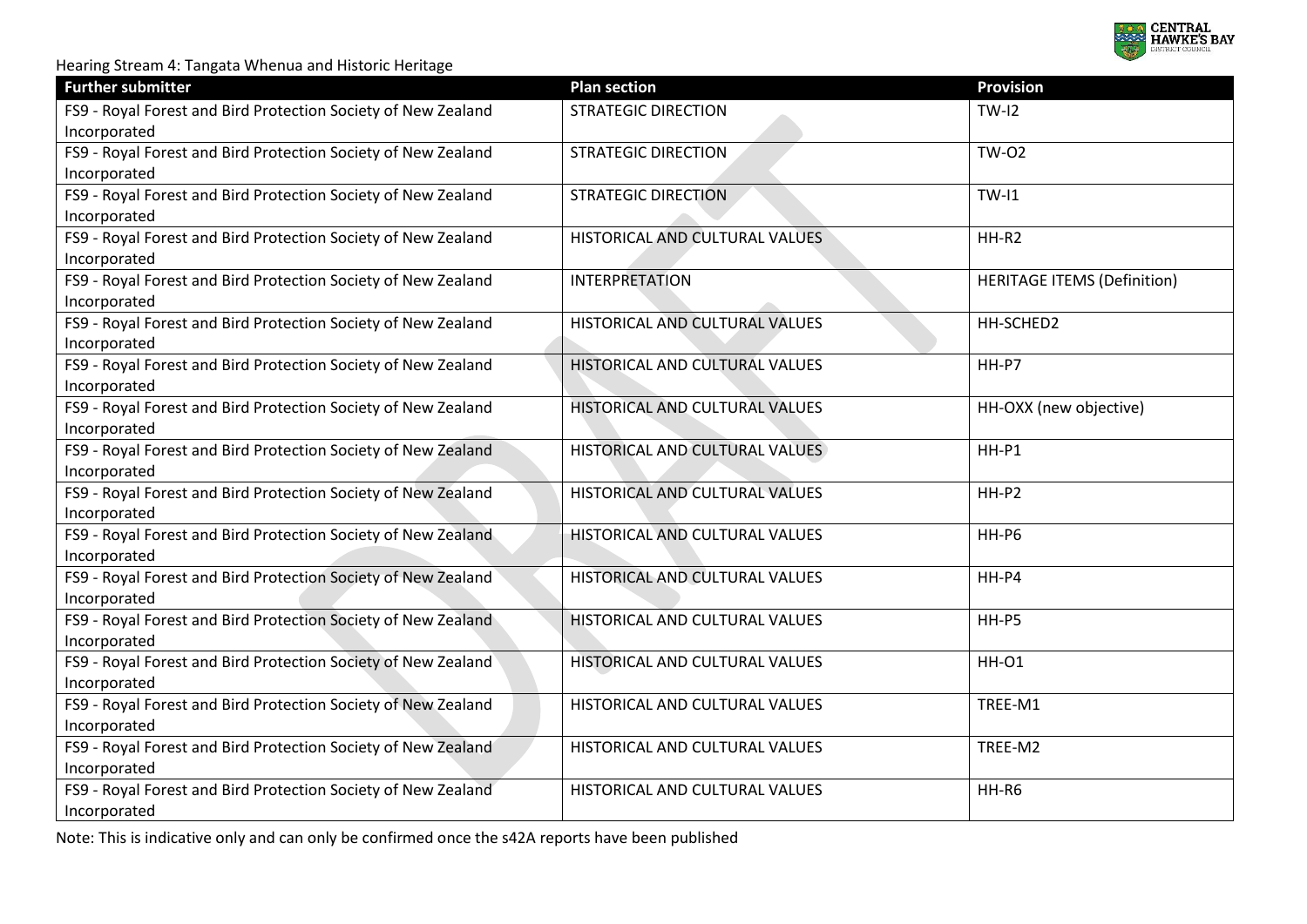

| <b>Further submitter</b>                                                      | <b>Plan section</b>                  | <b>Provision</b>                     |
|-------------------------------------------------------------------------------|--------------------------------------|--------------------------------------|
| FS9 - Royal Forest and Bird Protection Society of New Zealand<br>Incorporated | HISTORICAL AND CULTURAL VALUES       | TREE-R2                              |
| FS9 - Royal Forest and Bird Protection Society of New Zealand<br>Incorporated | HISTORICAL AND CULTURAL VALUES       | SASM-P5                              |
| FS9 - Royal Forest and Bird Protection Society of New Zealand<br>Incorporated | HISTORICAL AND CULTURAL VALUES       | SASM-R1                              |
| FS9 - Royal Forest and Bird Protection Society of New Zealand<br>Incorporated | HISTORICAL AND CULTURAL VALUES       | SASM-P3                              |
| FS9 - Royal Forest and Bird Protection Society of New Zealand<br>Incorporated | HISTORICAL AND CULTURAL VALUES       | SASM-P4                              |
| FS9 - Royal Forest and Bird Protection Society of New Zealand<br>Incorporated | HISTORICAL AND CULTURAL VALUES       | SASM-P1                              |
| FS9 - Royal Forest and Bird Protection Society of New Zealand<br>Incorporated | HISTORICAL AND CULTURAL VALUES       | SASM-MXX (new method)                |
| FS9 - Royal Forest and Bird Protection Society of New Zealand<br>Incorporated | HISTORICAL AND CULTURAL VALUES       | SASM-M3                              |
| FS9 - Royal Forest and Bird Protection Society of New Zealand<br>Incorporated | HISTORICAL AND CULTURAL VALUES       | SASM-M1                              |
| FS9 - Royal Forest and Bird Protection Society of New Zealand<br>Incorporated | HISTORICAL AND CULTURAL VALUES       | SASM-R6                              |
| FS9 - Royal Forest and Bird Protection Society of New Zealand<br>Incorporated | HISTORICAL AND CULTURAL VALUES       | SASM-R4                              |
| FS9 - Royal Forest and Bird Protection Society of New Zealand<br>Incorporated | HISTORICAL AND CULTURAL VALUES       | SASM-R5                              |
| FS9 - Royal Forest and Bird Protection Society of New Zealand<br>Incorporated | HISTORICAL AND CULTURAL VALUES       | SASM - Introduction                  |
| FS9 - Royal Forest and Bird Protection Society of New Zealand<br>Incorporated | HISTORICAL AND CULTURAL VALUES       | SASM-O3                              |
| FS9 - Royal Forest and Bird Protection Society of New Zealand<br>Incorporated | HISTORICAL AND CULTURAL VALUES       | SASM-SCHED3                          |
| FS13 - Heretaunga Tamatea Settlement Trust                                    | <b>GENERAL DISTRICT-WIDE MATTERS</b> | [General]                            |
| FS13 - Heretaunga Tamatea Settlement Trust                                    | <b>INTRODUCTION</b>                  | Mihi                                 |
| FS13 - Heretaunga Tamatea Settlement Trust                                    | <b>STRATEGIC DIRECTION</b>           | TW - Ngā Tangata Whenua o<br>Tamatea |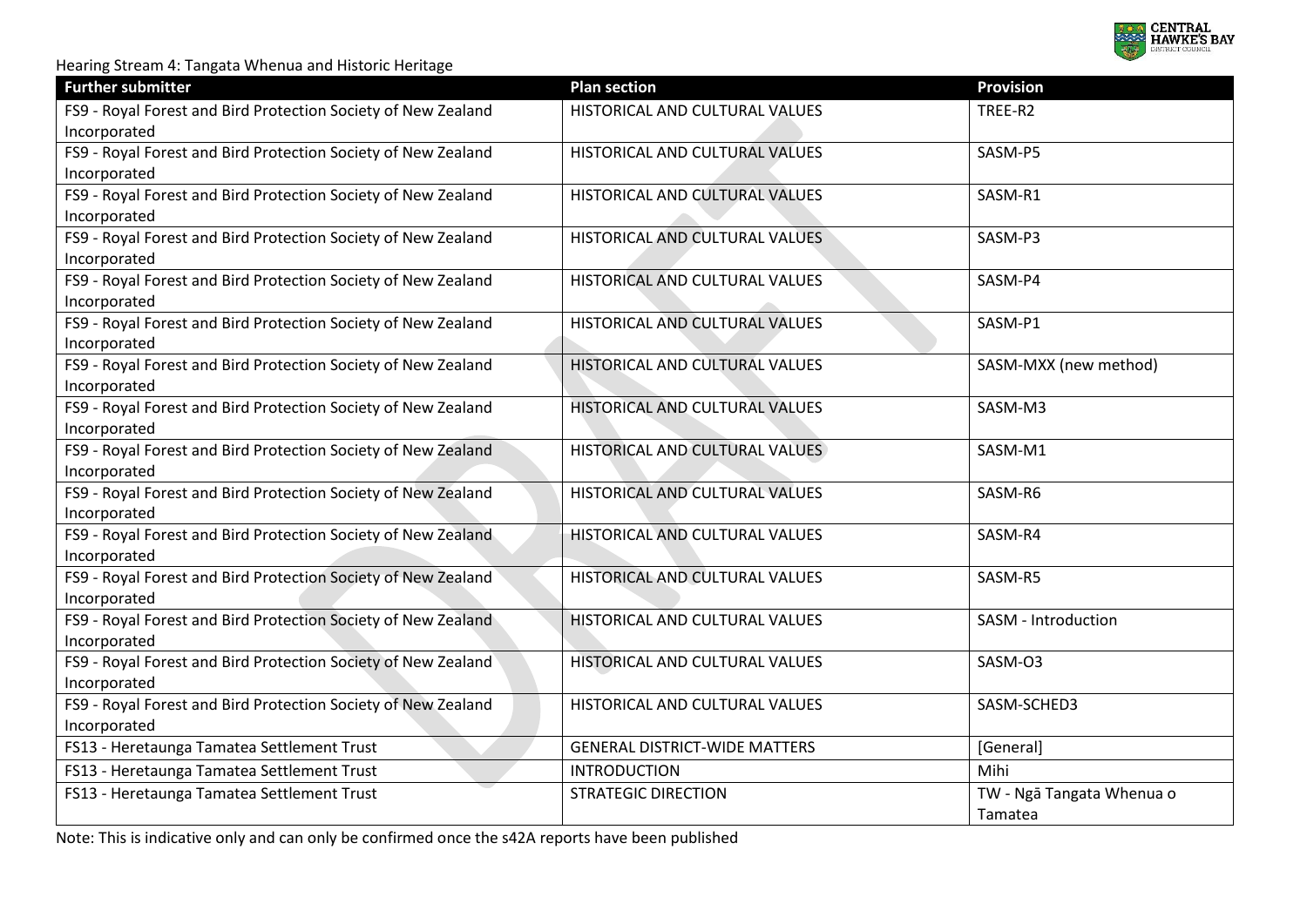

| <b>Further submitter</b>                   | <b>Plan section</b>            | <b>Provision</b>             |
|--------------------------------------------|--------------------------------|------------------------------|
| FS13 - Heretaunga Tamatea Settlement Trust | <b>STRATEGIC DIRECTION</b>     | TW - Ngā Tangata Whenua o    |
|                                            |                                | Tamatea                      |
| FS13 - Heretaunga Tamatea Settlement Trust | <b>INTRODUCTION</b>            | Mihi                         |
| FS13 - Heretaunga Tamatea Settlement Trust | <b>INTRODUCTION</b>            | Foreword                     |
| FS13 - Heretaunga Tamatea Settlement Trust | <b>INTERPRETATION</b>          | Glossary                     |
| FS13 - Heretaunga Tamatea Settlement Trust | TANGATA WHENUA/MANA WHENUA     | Ngā Reo o te Takiwa:         |
|                                            |                                | <b>Representative Voices</b> |
| FS13 - Heretaunga Tamatea Settlement Trust | TANGATA WHENUA/MANA WHENUA     | [General]                    |
| FS13 - Heretaunga Tamatea Settlement Trust | TANGATA WHENUA/MANA WHENUA     | [General]                    |
| FS13 - Heretaunga Tamatea Settlement Trust | <b>INTERPRETATION</b>          | Glossary                     |
| FS13 - Heretaunga Tamatea Settlement Trust | <b>STRATEGIC DIRECTION</b>     | RLR - Rural Land Resource    |
| FS13 - Heretaunga Tamatea Settlement Trust | TANGATA WHENUA/MANA WHENUA     | Te Whakataki: Introduction   |
| FS13 - Heretaunga Tamatea Settlement Trust | TANGATA WHENUA/MANA WHENUA     | [General]                    |
| FS13 - Heretaunga Tamatea Settlement Trust | TANGATA WHENUA/MANA WHENUA     | Te Whakataki: Introduction   |
| FS13 - Heretaunga Tamatea Settlement Trust | <b>STRATEGIC DIRECTION</b>     | [General]                    |
| FS13 - Heretaunga Tamatea Settlement Trust | HISTORICAL AND CULTURAL VALUES | SASM-SCHED3                  |
| FS13 - Heretaunga Tamatea Settlement Trust | HISTORICAL AND CULTURAL VALUES | SASM-SCHED3                  |
| FS13 - Heretaunga Tamatea Settlement Trust | HISTORICAL AND CULTURAL VALUES | SASM-SCHED3                  |
| FS13 - Heretaunga Tamatea Settlement Trust | HISTORICAL AND CULTURAL VALUES | SASM-SCHED3                  |
| FS13 - Heretaunga Tamatea Settlement Trust | HISTORICAL AND CULTURAL VALUES | SASM-SCHED3                  |
| FS13 - Heretaunga Tamatea Settlement Trust | HISTORICAL AND CULTURAL VALUES | SASM-R5                      |
| FS13 - Heretaunga Tamatea Settlement Trust | HISTORICAL AND CULTURAL VALUES | SASM-P1                      |
| FS13 - Heretaunga Tamatea Settlement Trust | HISTORICAL AND CULTURAL VALUES | SASM-O2                      |
| FS13 - Heretaunga Tamatea Settlement Trust | HISTORICAL AND CULTURAL VALUES | SASM-O1                      |
| FS13 - Heretaunga Tamatea Settlement Trust | HISTORICAL AND CULTURAL VALUES | SASM-R4                      |
| FS13 - Heretaunga Tamatea Settlement Trust | HISTORICAL AND CULTURAL VALUES | SASM-PXX (new policy)        |
| FS13 - Heretaunga Tamatea Settlement Trust | HISTORICAL AND CULTURAL VALUES | SASM - Introduction          |
| FS13 - Heretaunga Tamatea Settlement Trust | HISTORICAL AND CULTURAL VALUES | SASM - Sites and Areas of    |
|                                            |                                | Significance to Māori        |
| FS13 - Heretaunga Tamatea Settlement Trust | HISTORICAL AND CULTURAL VALUES | SASM - Introduction          |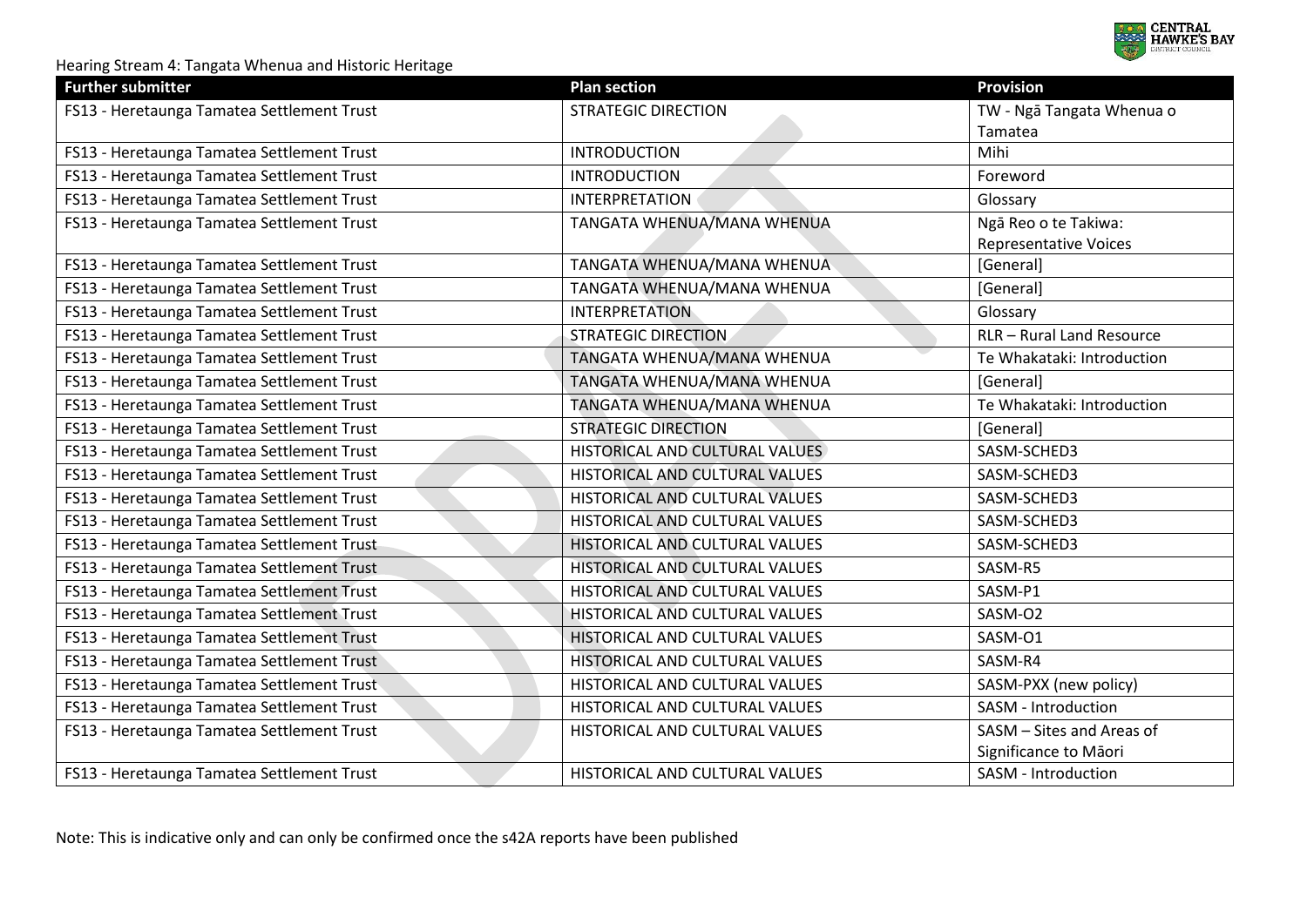

| <b>Further submitter</b>                   | <b>Plan section</b>                  | <b>Provision</b>               |
|--------------------------------------------|--------------------------------------|--------------------------------|
| FS13 - Heretaunga Tamatea Settlement Trust | <b>GENERAL DISTRICT-WIDE MATTERS</b> | PKH - Papakāinga And Kaumātua  |
|                                            |                                      | Housing, and Associated Marae- |
|                                            |                                      | <b>Based Development</b>       |
| FS17 - Horticulture New Zealand            | <b>STRATEGIC DIRECTION</b>           | TW - Ngā Tangata Whenua o      |
|                                            |                                      | Tamatea                        |
| FS17 - Horticulture New Zealand            | <b>STRATEGIC DIRECTION</b>           | <b>TW-02</b>                   |
| FS17 - Horticulture New Zealand            | <b>STRATEGIC DIRECTION</b>           | TW-P1                          |
| FS17 - Horticulture New Zealand            | HISTORICAL AND CULTURAL VALUES       | SASM - Sites and Areas of      |
|                                            |                                      | Significance to Māori          |
| FS17 - Horticulture New Zealand            | HISTORICAL AND CULTURAL VALUES       | SASM-MXX (new method)          |
| FS23 - Kāinga Ora - Homes and Communities  | <b>STRATEGIC DIRECTION</b>           | <b>TW-02</b>                   |
| FS23 - Kāinga Ora - Homes and Communities  | <b>STRATEGIC DIRECTION</b>           | <b>TW-P1</b>                   |
| FS23 - Kāinga Ora - Homes and Communities  | General                              | [General]                      |
| FS23 - Kāinga Ora - Homes and Communities  | <b>STRATEGIC DIRECTION</b>           | TW-P5                          |
| FS23 - Kāinga Ora - Homes and Communities  | <b>STRATEGIC DIRECTION</b>           | TW-P1                          |
| FS23 - Kāinga Ora - Homes and Communities  | <b>STRATEGIC DIRECTION</b>           | TW-P8                          |
| FS23 - Kāinga Ora - Homes and Communities  | <b>STRATEGIC DIRECTION</b>           | <b>TW-03</b>                   |
| FS23 - Kāinga Ora - Homes and Communities  | <b>STRATEGIC DIRECTION</b>           | TW - Issues                    |
| FS23 - Kāinga Ora - Homes and Communities  | <b>STRATEGIC DIRECTION</b>           | TW - Ngā Tangata Whenua o      |
|                                            |                                      | Tamatea                        |
| FS23 - Kāinga Ora - Homes and Communities  | <b>STRATEGIC DIRECTION</b>           | TW - Ngā Tangata Whenua o      |
|                                            |                                      | Tamatea                        |
| FS23 - Kāinga Ora - Homes and Communities  | <b>STRATEGIC DIRECTION</b>           | TW-MXX (new method)            |
| FS23 - Kāinga Ora - Homes and Communities  | HISTORICAL AND CULTURAL VALUES       | HH-RXX (new rule)              |
| FS23 - Kāinga Ora - Homes and Communities  | HISTORICAL AND CULTURAL VALUES       | HH - Introduction              |
| FS23 - Kāinga Ora - Homes and Communities  | HISTORICAL AND CULTURAL VALUES       | $HH-P1$                        |
| FS23 - Kāinga Ora - Homes and Communities  | HISTORICAL AND CULTURAL VALUES       | HH-AM2                         |
| FS23 - Kāinga Ora - Homes and Communities  | HISTORICAL AND CULTURAL VALUES       | HH-AM1                         |
| FS23 - Kāinga Ora - Homes and Communities  | HISTORICAL AND CULTURAL VALUES       | HH-R8                          |
| FS23 - Kāinga Ora - Homes and Communities  | HISTORICAL AND CULTURAL VALUES       | HH-R1                          |
| FS23 - Kāinga Ora - Homes and Communities  | HISTORICAL AND CULTURAL VALUES       | HH-R3                          |
| FS23 - Kāinga Ora - Homes and Communities  | HISTORICAL AND CULTURAL VALUES       | HH-R6                          |